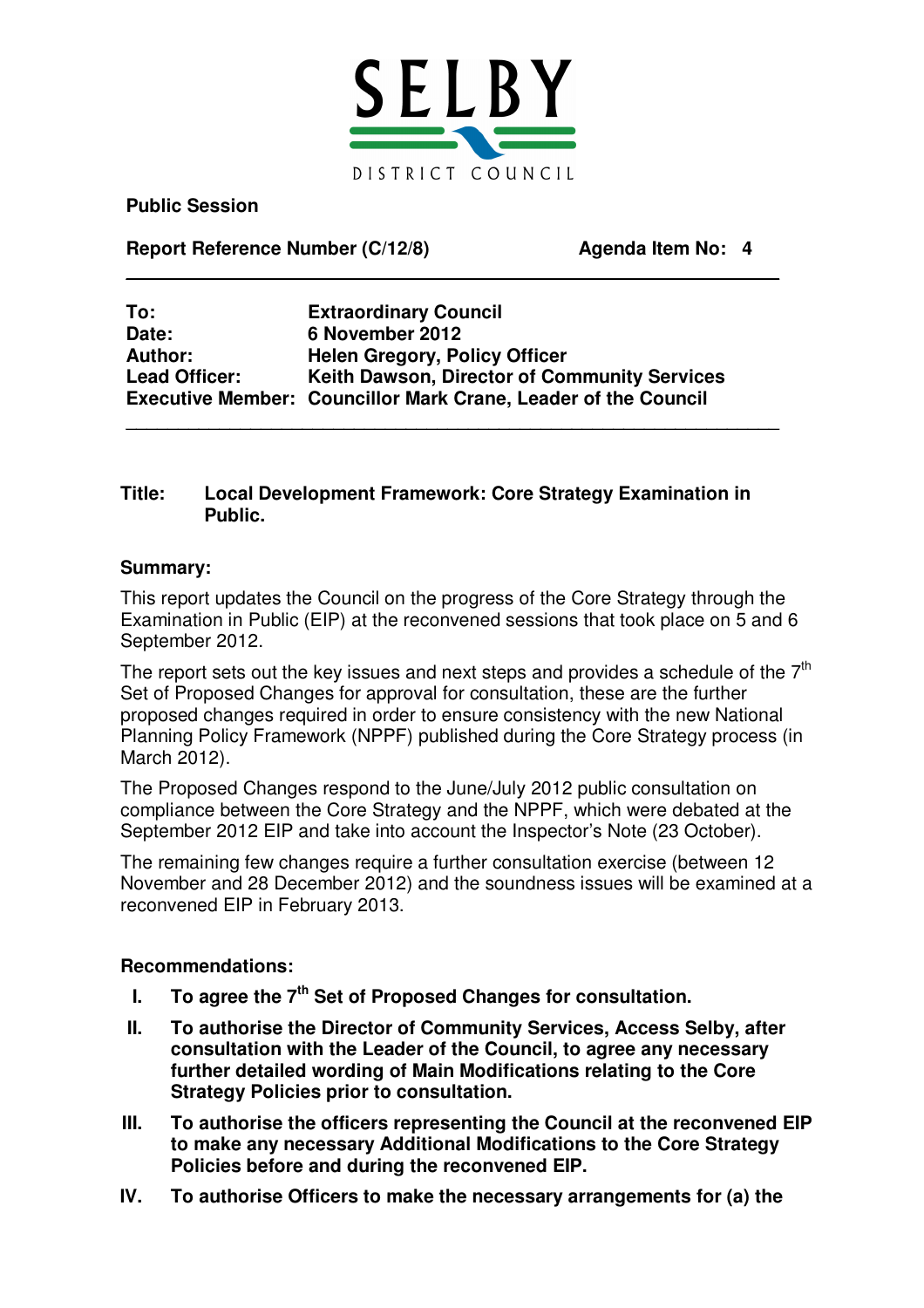**public consultation between 12 November and 28 December 2012 and (b) other procedural issues not covered by existing delegations to enable effective conduct of the remaining Examination and Reporting procedure.**

#### **Reasons for recommendations:**

A formally adopted Core Strategy is an essential part of the Council's Local Development Framework (now referred to as the Local Plan) and is needed for the proper planning of the District of Selby.

The recommendations seek to assist the progress of the Core Strategy towards adoption and will contribute towards the implementation of the statutory development plan within the timescale agreed with the Government Inspector.

#### **1. Introduction**

- 1.1 The Core Strategy remains subject to the examination process following formal Submission in May 2011. The previous report to Extraordinary Council on 29 May 2012 (reference C/12/ 2) provides further background to the process. In summary, following the enactment of the Localism Act 2011 and new National Planning Policy Framework (NPPF, March 2012) the process has been delayed whilst the Inspector examines the Core Strategy in the light of new Government policy and Regulations.
- 1.2 The April 2012 EIP considered three key topics and the NPPF, whilst the reconvened EIP hearing sessions which took place on 5 and 6 September 2012 were required in order for the Inspector to reexamine the Core Strategy in relation to the policies and soundness tests in the new NPPF. The Agendas for the 2 separate sessions are available on the Core Strategy EIP web pages of the Council's website.
- 1.3 The Council finds itself in new territory both in terms of exploring the subtleties of new national policy framework, and in exploring legal issues in the context of recently published Regulations. Whilst some level of debate over the policies in the Strategy was anticipated, the Council is in a hybrid LDF/Local Plan system and there is no clear guidance from the Government or Planning Inspectorate how that should operate. Consequently, the EIP process has been extended again to an unprecedented 4<sup>th</sup> session.

#### **2. Background and Update on September 2012 EIP**

- 2.1 The reconvened EIP in September 2012 was for the purpose of considering the Core Strategy in the light of the National Planning Policy Framework (NPPF). The Council published a Position Statement (31 August 2012) prior to the EIP to assist the Inspector and to use as a basis for discussion at the Hearing Sessions.
- 2.2 At the end of the 2 days, the Inspector highlighted that there remained a limited amount of issues that the Council need to reflect on. The Inspector agreed to provide a Position Statement on what his areas of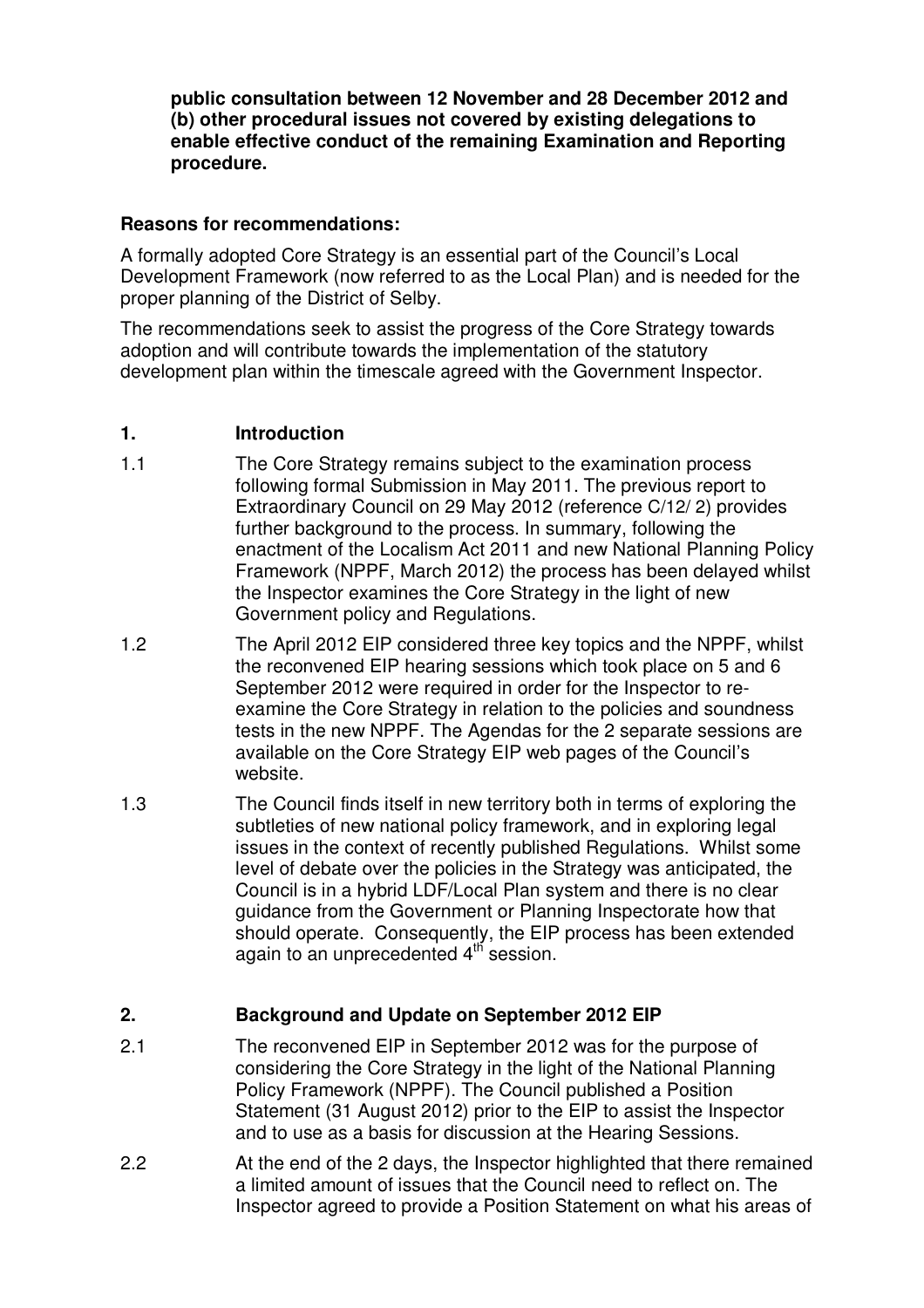concern were by mid-October.

- 2.3  $\blacksquare$  Officers provided the Inspector with a copy of the Draft  $7<sup>th</sup>$  Set of Proposed Changes. Subsequently the Council received the Inspector's Note which is effectively the Inspector's Position Statement which he said he would provide by Mid October - he has structured the note to respond to the draft Proposed Changes. The Inspector's Note was published on the Core Strategy EIP Webpage on 23 October alongside the Draft 7<sup>th</sup> Set of Proposed Changes to which they relate (as presented to Executive meeting on 1 November) for information.
- 2.4 Officers have now considered the Inspector's Note in detail and a response to each of the Inspector's points is attached at Appendix 1 for information. However, Section 5 below sets out the main points and highlights where the Core Strategy is recommended to be further changed.
- 2.5 Appendix 2 (with associated Annexes) provides a Schedule of the full details of the Proposed Changes. The Schedule is presented to Extraordinary Council for approval for consultation purposes. The schedule of Proposed Changes comprises both 'Main Modifications' and 'Additional Modifications'.
- 2.6 Any Main Modifications will require further consultation, and for consistency this consultation exercise will also include all Additional Modifications, any new evidence and any new Sustainability Appraisals.
- 2.7 "Main Modifications" are those which the Council must ask the Inspector to consider. The Inspector may then recommend Main Modifications as part of his report in order to make the Core Strategy sound. His ability to recommend Main Modifications is limited to those changes which are necessary to remedy unsoundness or legal compliance. "Additional Modifications" are those which do not materially affect the policies of the Core Strategy. These may be made without the need to be examined in public.
- 2.8 Although both the Main and Additional Modifications are open for consultation, the Inspector will only consider the Main Modifications to the Plan and not the lesser Additional Modifications. It is for the Council, to make those Additional Modifications prior to adoption.

# **3. Legal Issues**

- 3.1 One participant raised legal issues related to Section 20(7) of the Planning and Compulsory Purchase Act 2004 (PCPA) (as amended by Section 112 of the Localism Act 2011) which provides the Independent Inspector with powers to make Main Modifications to the Core Strategy where it is reasonable to conclude that the Local Authority complied with any duty imposed on the authority by section 33A (of the PCPA 2004, as inserted by Section 110 of the Localism Act 2011).
- 3.2 The Inspector has previously ruled that the legal duty to meet the Duty to Cooperate (DTC) (under s33A) does not apply to the Submission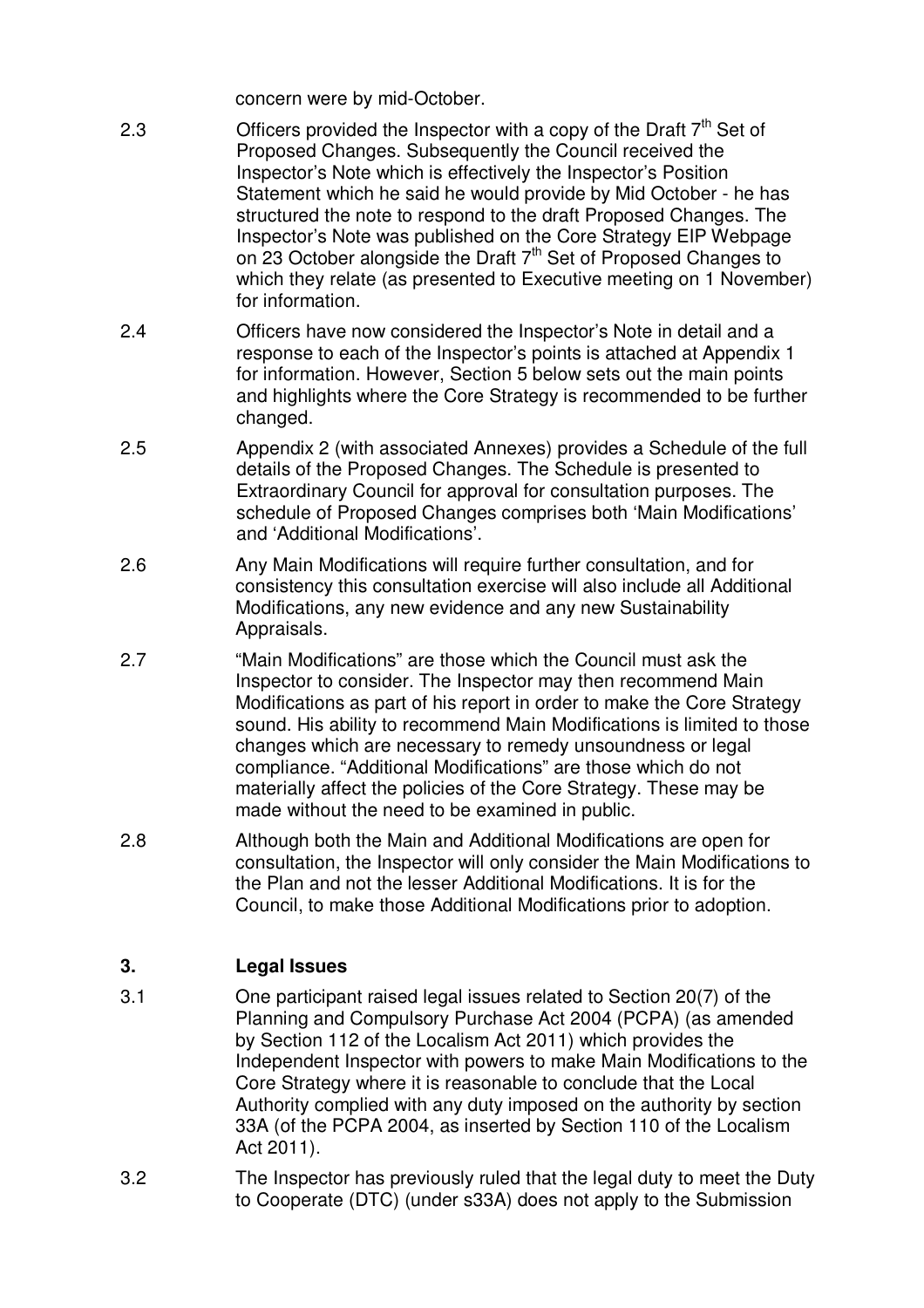Draft Core Strategy (SDCS) because it was submitted prior to the commencement date of 15 November.

- 3.3 The participant opined that the wording of the Act was such that because the Local Planning Authority has not met the duty imposed then this does not allow the Inspector to make Main Modifications.
- 3.4 This is a legal issue which relates to the drafting of the Government's primary legislation and how the section applies to those authorities with Core Strategies where the Duty to Cooperate does not apply. This would not just affect the Selby Core Strategy.
- 3.5 There is no Government guidance either from the Planning Inspectorate or the Department of Communities and Local Government; although the Inspector indicated that this might be forthcoming (no timings are available). We await the Inspector's legal view on the interpretation of the Act. In the meantime the Inspector has requested both the participant and Council to provide legal submissions on this point of law – but not until January 2013.
- 3.6 This represents a risk to the Council. Officers have instructed Counsel to provide a legal opinion and have requested an early view from the Inspector.
- 3.7 The Inspector's Note sets out that he gave his ruling on the legal aspect of the duty to cooperate in April 2012, concluding that it does not apply in this case (INSP/12). The argument that this finding does not allow him to recommend main modifications seems, on the face of it, to have little merit because s20(7) of the 2004 Act consistently refers to *any* duty imposed by s33A – the Inspector interprets this as allowing for situations in which (for whatever reason) the duty to cooperate does not bite. He states that he cannot reach a firm conclusion on this point until he has considered the full legal submissions to be put to him early next year, but his initial view is that s20(7C) does apply and that he has the power to recommend main modifications.

## **4. Next Steps**

- 4.1 In order to respond to the Inspector's remaining concerns in the light of debate at the EIP it is necessary for the Council to agree further changes to the Core Strategy to ensure the Core Strategy can be found sound by the Inspector. This  $7<sup>th</sup>$  Set of Proposed Changes must be agreed and then subject to further consultation.
- 4.2 It has been agreed with the Inspector that the Proposed Changes will be made available for consultation for 6 weeks. Officers have proposed more than 6 weeks to take account of the Christmas period.
- 4.3 The following timetable has been agreed with the Inspector (and it has been published on the Council's website):
	- o Consultation 12 November 28 December 2012
	- o Legal Submissions in January/February 2013
	- o Final EIP hearing sessions on 27 February 2013 (and 28 February reserve / over-run)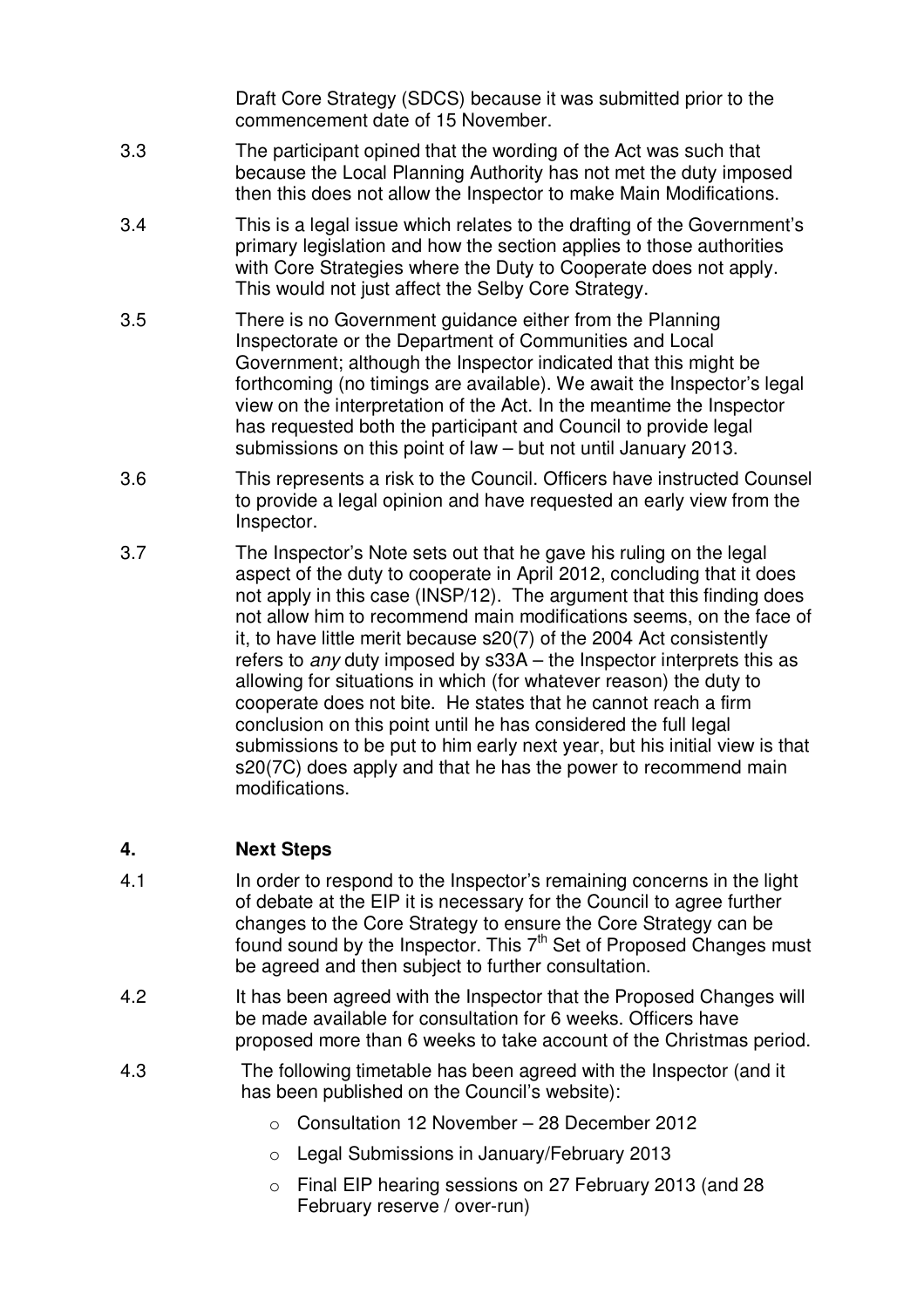- 4.4 The documents which will be subject to consultation are the  $7<sup>th</sup>$  Set of Proposed Changes and the SEA/SA Addendum (October 2012) (see Section 6 below). This Council report will be added to the EIP 'library' as a Core Document.
- 4.5 The purpose of the February 2013 EIP is for the Inspector to reexamine the Core Strategy only in light of the 7<sup>th</sup> Set of Proposed Changes which relate to changes arising out of the debate at the September 2012 EIP and in order to ensure consistency with the new National Planning Policy Framework (NPPF). It is not another opportunity to reopen debates on the other aspects of the Core Strategy that have already been heard at the EIP sessions. The Inspector will publish his Agenda nearer to the time.

#### **5. Key Issues and Main Changes**

General Matters

- 5.1 It is worth highlighting that, in his Note, the Inspector states that, as a result of the Council's positive response to, initially, the reasons for the Examination being suspended and, subsequently, to the representations and discussions concerning the National Planning Policy Framework (NPPF), the areas where there remains a risk of him having to recommend main modifications to achieve a sound plan are relatively few.
- 5.2 Other than the one topic below, on Fairburn, the Inspector says that the various concerns he has expressed on a range of other matters throughout the Examination, have largely been addressed, at least to the extent that (on current thinking) they are unlikely to be the subject of recommendations by the Inspector of main modifications which have not been suggested by the Council.

#### Main Topics

5.3  $\blacksquare$  Appendix 2 provides a full schedule of the  $7<sup>th</sup>$  Set of Proposed Changes to the SDCS for approval for consultation. It highlights which are the Main Modifications and Additional Modifications (see paragraphs 2.7 – 2.8 above for definitions). The key issues are summarised below with reference to the Inspector's Note where relevant.

#### *(a) Green Belt Policy CPXX*

5.4 The Green Belt policy was introduced and consulted upon in January 2012 following the September 2011 EIP. The principle and wording has already been debated at the previous hearing sessions and in response, the 7<sup>th</sup> Set of Proposed Changes simply provides some clarity of wording in the supporting text and proposes a rewording of the main policy to improve readability to reflect the policy intentions. The changes do not alter the Council's decision to review Green Belt and to allocate some sites for development where appropriate. It is merely a restructuring and simplification of the wording to emphasise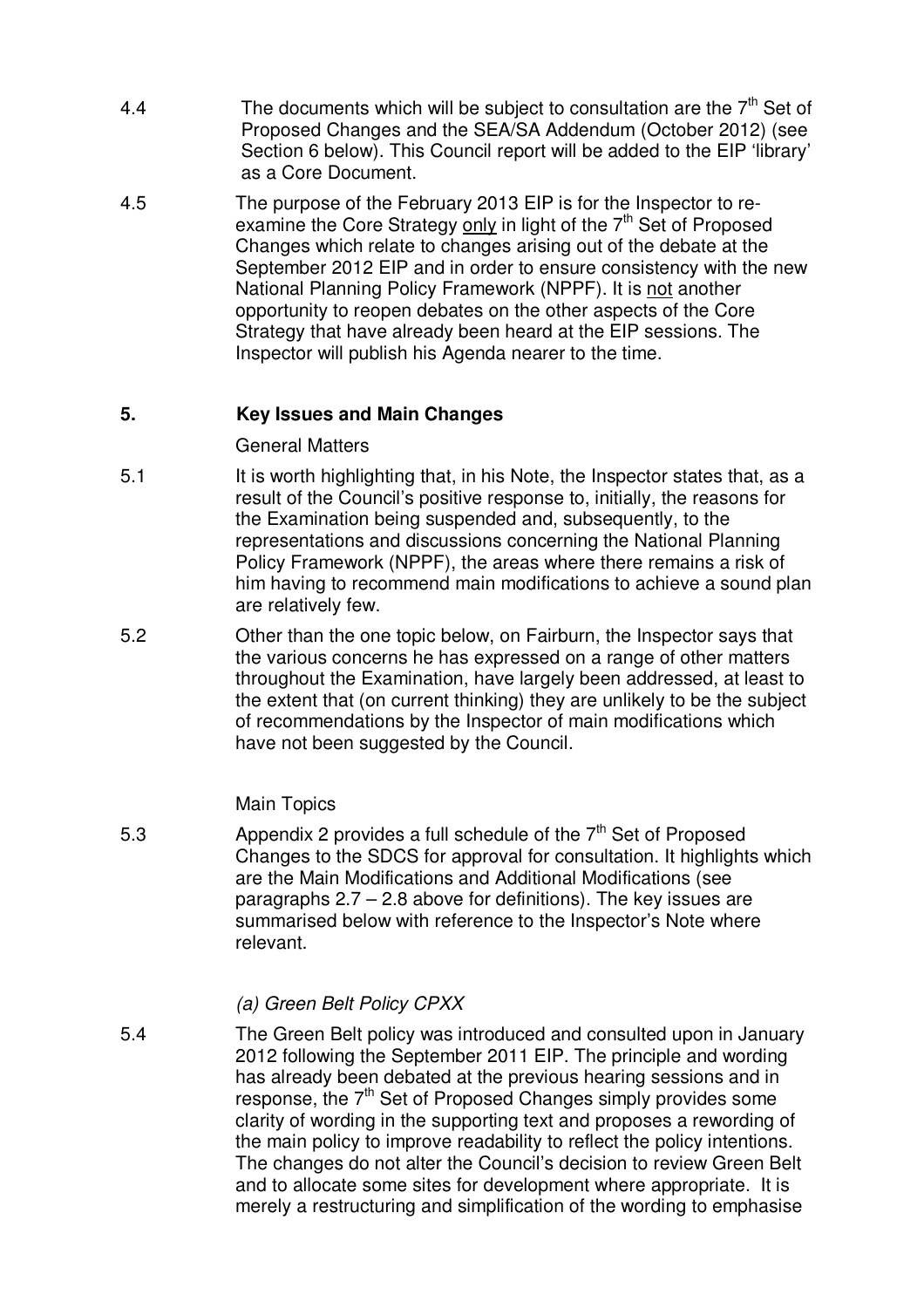that development of some Green Belt land in some settlements (for example Tadcaster) may be more appropriate than non-Green Belt land in other locations (such as transferring Tadcaster's growth to another settlement).

- 5.5 Rewording has already been debated at the EIP and, at the request of the Inspector, already been circulated to and subject to comments by other participants prior to publication for consultation (and being reported to Council) in order to streamline the process of consultation.
- 5.6 No comments from third parties have been received although the Inspector provided his views on the proposed wording and these have been incorporated into the revision. Subsequently, in his Note the Inspector suggests some re-phrasing in the Policy CPXX, given that there might potentially, in time, be more than one circumstance which triggers the need for a Green Belt review. The revised policy CPXX is provided in *Appendix 2, Annex A*.
- 5.7 It should also be noted that there is a consequential change concerning the revisions to the Green Belt policy. When adopted, the new Policy CPXX will supersede Selby District Local Plan (SDLP) Policies GB1, GB2, GB3 and GB4 (previous proposed change number PC6.19). Because new CPXX does not refer to Major Developed Sites in the Green Belt, those sites currently annotated on various Inset Maps in the SDLP will be deleted once the new Core Strategy policy is adopted. In such circumstances, where the adoption of the local plan would result in changes to the adopted policies map, there is also the requirement to submit a submissions policies map. Therefore, although not part of the  $7<sup>th</sup>$  Set of Proposed Changes the Council will also publish a list of Inset Maps which are to be deleted from the SDLP in their entirety as well as two replacement Inset Maps – one for Church Fenton West (Map 20) and one for Sherburn in Elmet (Map 54). The only change to the Inset maps is the deletion of the 'Major Developed Site' notation and updating the Key. These Maps are not part of the consultation but will be submitted to the Secretary of State (to the Inspector) and be added to the Core Documents list (Proposals Map, CS/CD3) as part of the submissions policies map. When the Core Strategy is adopted, these Inset maps will replace the existing ones in the SDLP.

#### *(b) Review of Development Limits*

5.8 The Submission Draft Core Strategy already refers to the intention that the Site Allocation DPD will review the Development Limits of the three main towns and Designated Service Villages. In the light of changes to the development plan system and for completeness/consistency, it is now proposed to extend the review of Development Limits to also now include Secondary Villages (i.e. all Developments Limits around all settlements) – see schedule in Appendix 1 for text change to the Core Strategy.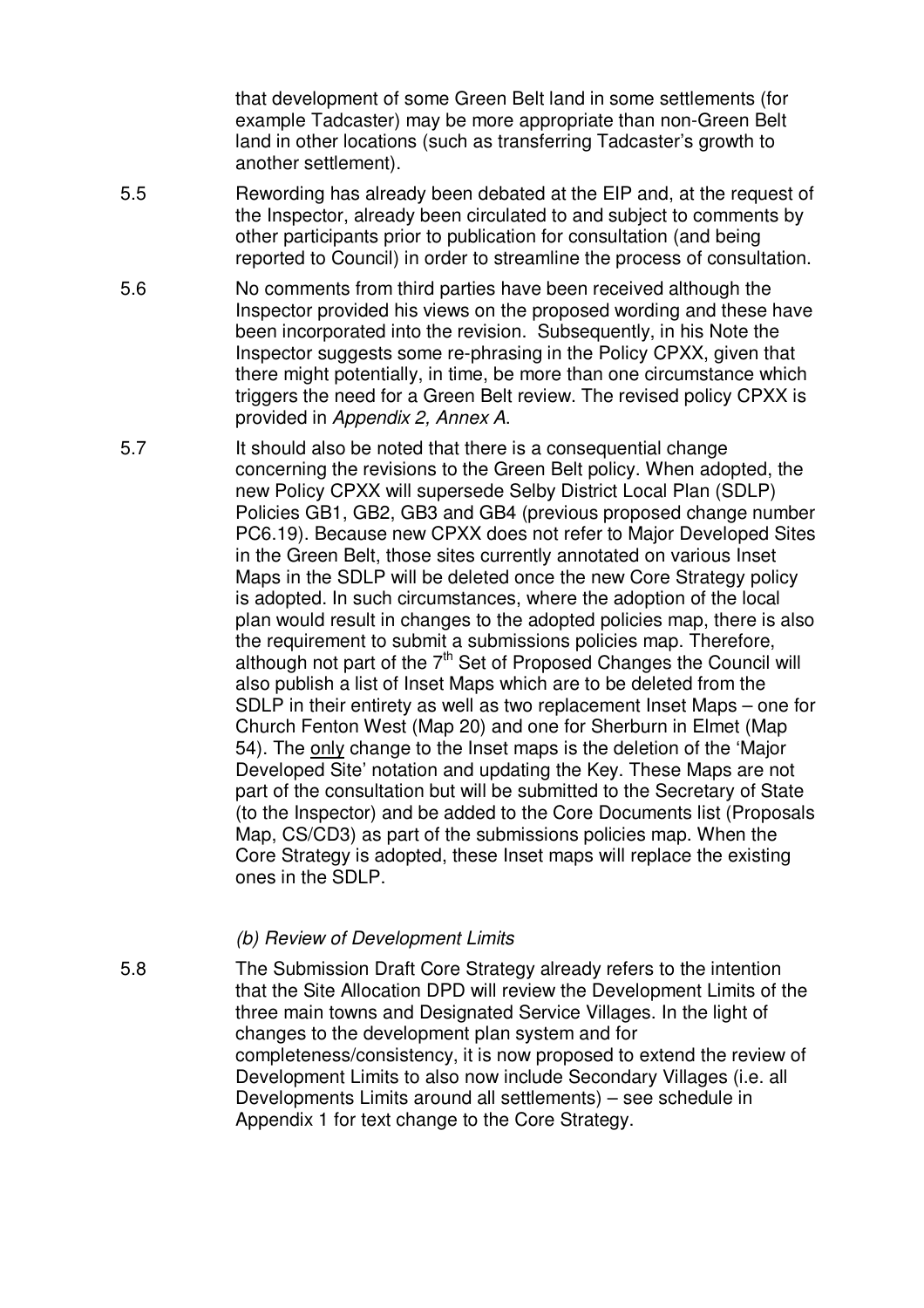*(c) Policy CP1A Garden Land*

- 5.9 **Respondents to the 6<sup>th</sup> set of changes and NPPF consultation in** June/July considered that the approach in Policy CP1A which resisted development on garden land in Secondary Villages was overly restrictive and contrary to policies in the NPPF seeking to promote the rural economy.
- 5.10 Officers considered that it might be necessary to remove the differentiation between the Designated Service Villages (where development in garden land is acceptable) and Secondary Villages (where it is not) because of the inability to evidence the impacts of the effects of garden land development in one part of the settlement hierarchy compared to another. As such the Council's Position Statement (31 August 2012), which was published to assist debate at the EIP suggested that it may be necessary to amend Policy CP1A to remove the differentiation between the treatment of garden land in Designated Service Villages and Secondary Villages.
- 5.11 However in the light of debate and the views of the Inspector at the September 2012 EIP, it is now considered that the differentiation is justified by the existing strategy in the Core Strategy to treat the levels of the settlement hierarchy differently in order to focus development in the towns and Designated Service Villages, whilst only allowing limited amount of development in the smaller rural Secondary Villages. Several third parties remain of the view that restrictions in Secondary Villages should be lifted to make them equal to Designated Service Villages.
- 5.12 On reflection it is not considered necessary to change the policy in this respect and it is sound, and consistent with NPPF to retain the Policy as that submitted: that there remains differentiation between the Designated Service Villages (where development on garden land is acceptable in principle) and Secondary Villages (where it is not). There are however some minor word changes to the policy which are proposed to improve clarity *– see Appendix 2, Annex C*

#### *(d) Policy CP2 (Housing numbers) and Treatment of Windfalls*

- 5.13 Several objectors (house builders and their agents) continue to push for a higher annual housing requirement of 500-550 dwellings per annum (dpa), although the Council continues to promote 450 dwellings per annum (dpa) as a realistic and achievable minimum target based on sound evidence. The Inspector has yet to form a final view on this.
- 5.14 The issue of windfalls has been debated at great length at each of the hearing sessions. The Council has provided further information to the Inspector about past trends and provided amendments to text to clarify the definitions used and how supply of housing from nonallocated sites will contribute to the overall delivery of housing in the District over the Plan period.
- 5.15 The Council has been working on the basis that windfalls are additional to identified housing requirement set out in the Plan – i.e.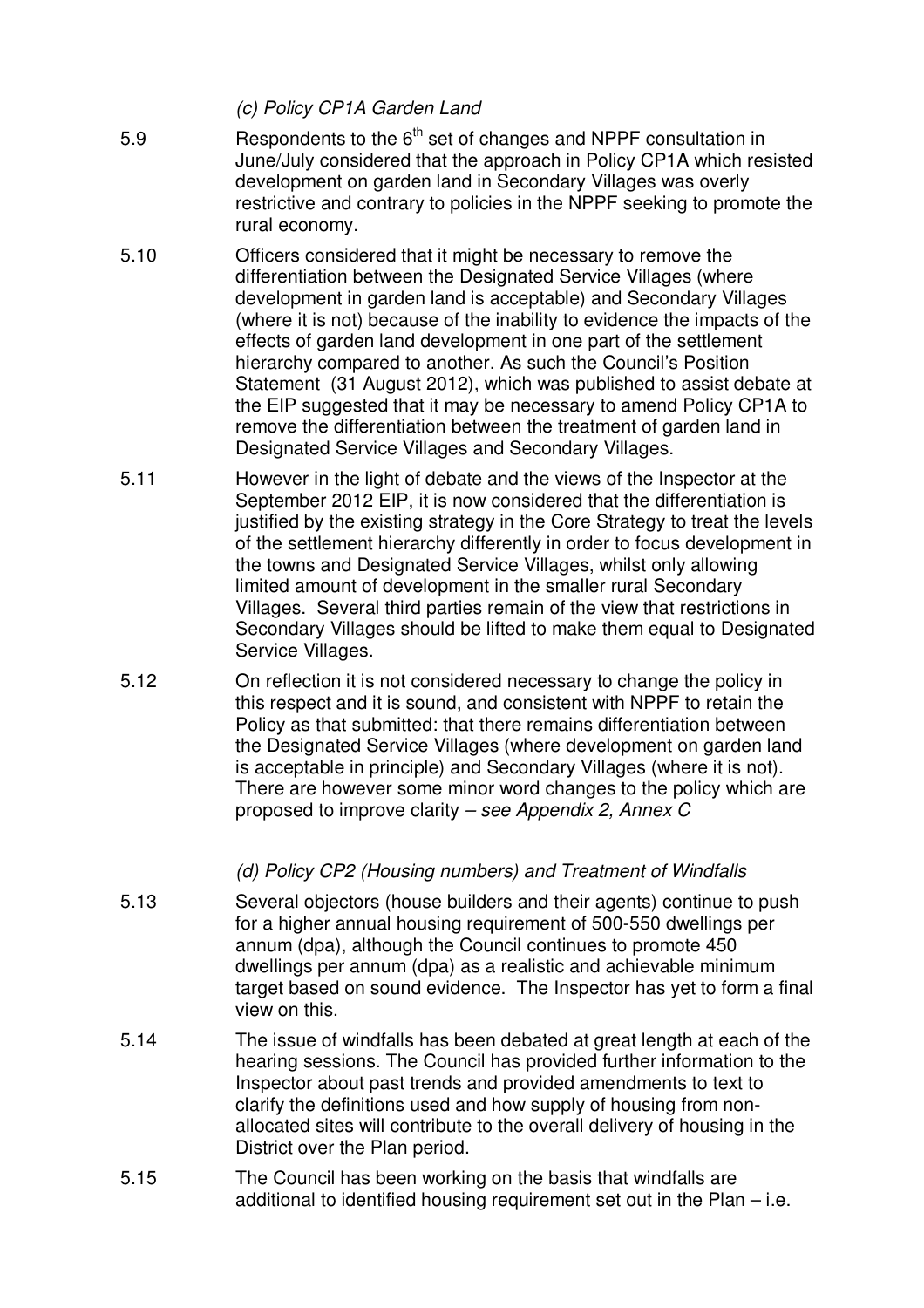are over and above the amount that will come forward on planned sites.

- 5.16 The Council's position (see Position Statement, 7 June 2012) was that the NPPF did not change that approach and only allowed for Local Planning Authorities to make an allowance for windfalls in the 5 year housing land supply (not in the planned for development in the Local Plan policy). As such in response to the NPPF, the Council proposed amended text to the Core Strategy to clarify that windfalls would continue to come forward and would be in addition to the 450 dpa on planned-for sites. However, because of the difficulty in quantifying the actual amount of windfalls likely to occur (by their nature unidentifiable sites) then the Council has not included an allowance for them.
- 5.17 However the Inspector made it clear at the September 2012 EIP that the new NPPF *does* allow windfalls to form part of the District's housing land supply over the Plan period, and considered it was possible to make an estimation of future likely contribution based on available evidence. He asked the Council to reflect on the evidence available to enable a projection to be made by quantifying the likely number of windfall completions per annum. This may demonstrate a more accurate picture of all housing delivery expected throughout the Plan period.
- 5.18 Officers have undertaken some further research using existing evidence in the light of paragraph 48 of the NPPF which states that:

*"Local planning authorities may make an allowance for windfall sites in the five-year supply if they have compelling evidence that such sites have consistently become available in the local area and will continue to provide a reliable source of supply. Any allowance should be realistic having regard to the Strategic Housing Land Availability Assessment, historic windfall delivery rates and expected future trends, and should not include residential gardens."*

- 5.19 The Council's Position Statement produced for the previous changes/EIP (7June 2012) set out the position that past trends are not necessarily an accurate prediction of future performance because of different planning contexts (the Selby District Local Plan control on development versus the new Core Strategy and positively planned allocations through the Site Allocations Development Plan Document) so that the opportunity for windfalls on non-allocated sites is likely to be fewer than in the past. However, the SDLP policies are more restrictive in terms of allowing development on previously developed sites only, whereas Core Strategy Policy CP1A provides the framework for managing residential development in settlements which allows for development on non-allocated sites including Greenfield, which may provide some balance.
- 5.20 The Council consider therefore that the previous delivery of windfalls may not necessarily continue at the same high levels in the future. However, in the light of the Inspector's request to identify a realistic allowance, the following approach has been taken (in line with NPPF paragraph 48):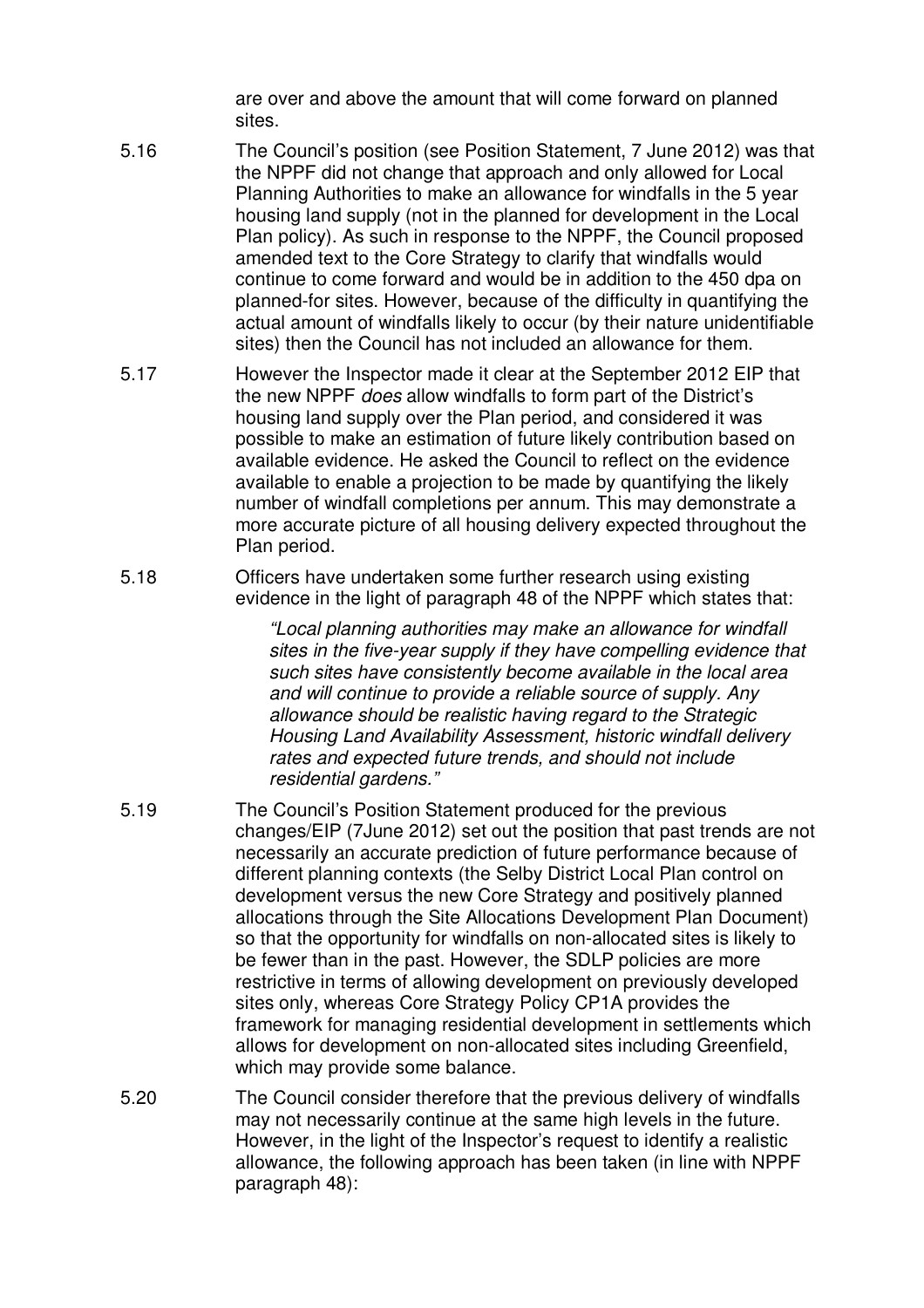- 5.21 Any allowance should be realistic (not include residential gardens) having regard to:
	- (i) historic windfall delivery rates
	- (ii) the Strategic Housing Land Availability Assessment
	- (iii) expected future trends
- 5.22 The best available evidence indicates that windfalls might be expected to contribute between 105 and 170 dwellings per year on top of the 450 dpa housing requirement. Further information on windfalls is provided in Appendix 3 of this Council Report.
- 5.23 It is not proposed that future, unknown windfalls are relied upon to deliver the 450 dpa housing requirement which is based on objectively assessed needs. Instead it is sensible to set out that on top of the 450 dpa - flexibility is provided (to meet the NPPF requirement to significantly boost housing supply) by referring in the Core Strategy to 450 dpa being provided on 'planned-for' sites (i.e. those existing commitments and net allocations in Policy CP2) and that a minimum of about 105 dwellings per year are expected to be provided in addition on unknown windfall sites. This does not change the Council's view on the Core Strategy Housing numbers; instead it simply quantifies the windfall element that is already anticipated.
- 5.24 In order to be clear on the approach to windfalls it is proposed to add a footnote to Policy CP2 which sets out the 105 dpa windfalls per annum is on top of the 450 dpa. Also it is already proposed to amend the housing trajectory (a previous published change) to include affordable housing and it is now considered appropriate to include the windfall element in the same graph. Additional modifications to the reasoned justification are also proposed to provide further explanation.
- 5.25 In his Note, the Inspector welcomes the recognition now given to the contribution from windfalls, for it makes clear that the Core Strategy is expected to result in more houses being delivered than the 450 dpa minimum of Policy CP2, thereby satisfying the NPPF requirement to significantly boost housing supply. It also allays any residual concern about overall housing numbers.
- 5.26 However, the Inspector requires some further clarification regarding how the housing target is to be met (from allocations and existing permissions) and that the contribution from windfalls would be counted as an addition to the 450 dpa target figure. See Appendix 1 for further details.
- 5.27 Appendix 2 Annex D sets out the amended Policy CP2 wording, amended text / reasoned justification in relation to windfalls and the revised trajectory graph.
- 5.28 It should also be noted that the amendments to Policy CP2 also include the specific reference to the 450 dpa being a minimum amount which meets the NPPF pro-growth agenda. In addition, there is a consequential amendment to Policy CP2 - the previous set of changes only changed the text regarding the removal of phasing and not the policy.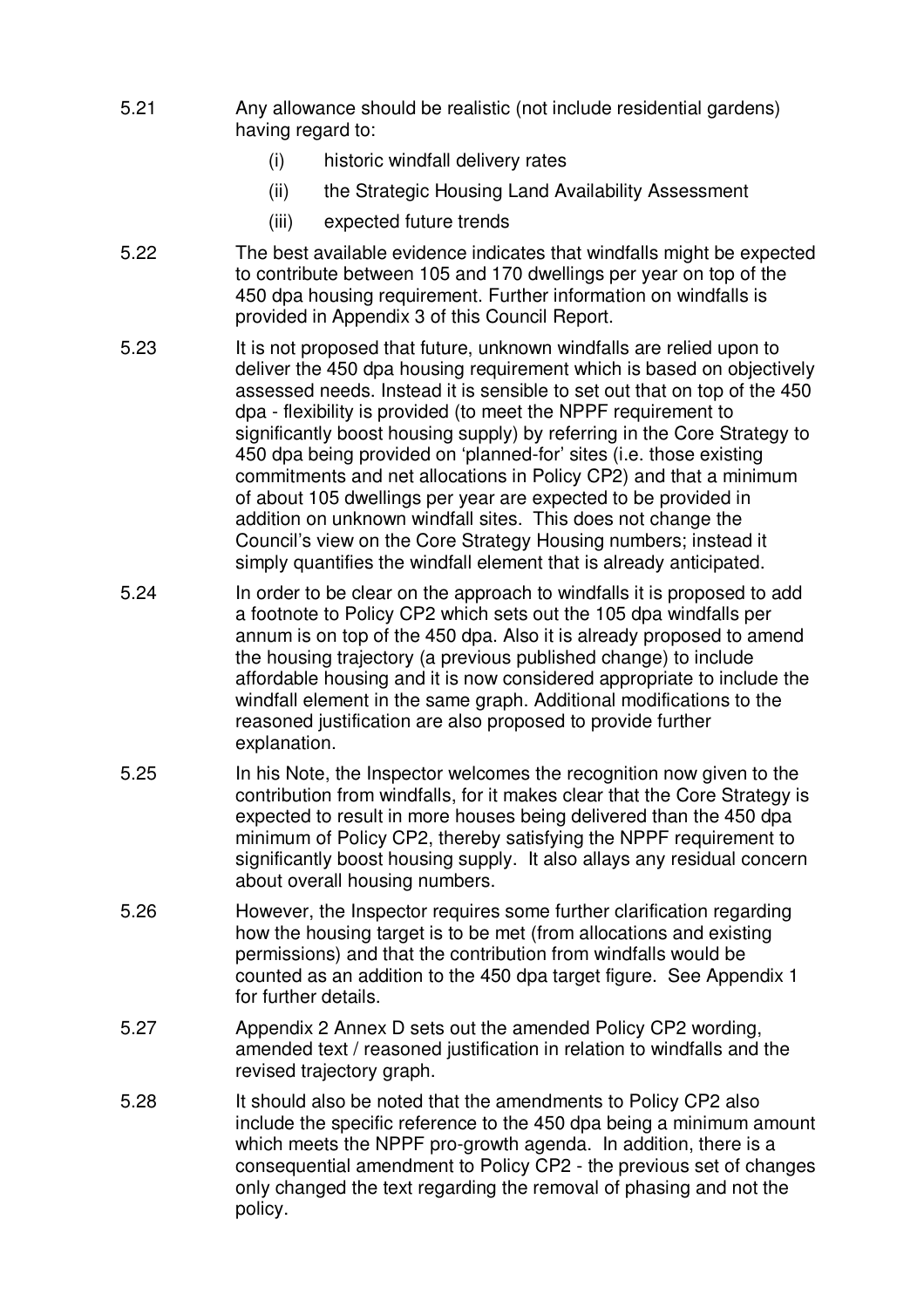| 5.29 | No further issues were raised at the EIP hearing session on Policy<br>CP5. However, to clarify that the small sites commuted sum off-site<br>contribution to affordable housing is negotiable (consistent with the<br>40% target), the Council (in the Position Statement and raised at the<br>EIP with the Inspector) suggested inserting "up to" before 10%. This<br>forms one of the Proposed Changes in the attached Schedule. |
|------|------------------------------------------------------------------------------------------------------------------------------------------------------------------------------------------------------------------------------------------------------------------------------------------------------------------------------------------------------------------------------------------------------------------------------------|
|      | (f) Policy CP6 Rural Affordable Housing                                                                                                                                                                                                                                                                                                                                                                                            |
| 5.30 | Objectors highlighted that the proposed change (PC6.55) regarding<br>the Core Strategy approach to market housing on rural exceptions<br>sites is better placed in the policy rather than being introduced as text.                                                                                                                                                                                                                |
| 5.31 | The Council concur and now propose to add to the policy what the $6th$<br>Set of Proposed Changes already changed in the text to reflect the<br>NPPF. It also incorporates additional amendments to improve<br>readability.                                                                                                                                                                                                        |
| 5.32 | In his note, the Inspector raises some queries regarding:                                                                                                                                                                                                                                                                                                                                                                          |
|      | the consistency between revised Policy CP6 and Policy CP1<br>$\circ$<br>Part A, Section (b)                                                                                                                                                                                                                                                                                                                                        |
|      | $\circ$ whether it is appropriate that the Rural Exceptions Policy<br>applies to all settlements rather than just villages                                                                                                                                                                                                                                                                                                         |
|      | the suggested deletion of a previous propose change at CP6<br>$\circ$<br>Part (i), which clarifies where the policy would apply within the<br>settlement hierarchy                                                                                                                                                                                                                                                                 |
| 5.33 | These points are covered in more detail at Appendix 1, whilst<br>Appendix 2 sets out the proposed changes (see Annex E for Policy<br>CP6).                                                                                                                                                                                                                                                                                         |
|      | (g) Policy CP9 Scale and Distribution of Economic Growth                                                                                                                                                                                                                                                                                                                                                                           |
| 5.34 | Objectors to the 6 <sup>th</sup> Set of Proposed Changes and the NPPF<br>consultation in June/July have raised issues regarding development in<br>open countryside and whilst NPPF allows for well-designed new<br>buildings the Core Strategy currently only allows for re-use.                                                                                                                                                   |
| 5.35 | The SDC Position Statement published to assist discussion at the<br>EIP (31 August 2012) accepted that Policy CP9 which allowed for re-<br>use but did not allow for well-designed new buildings was overly-<br>restrictive in the light of NPPF.                                                                                                                                                                                  |
| 5.36 | In addition, with particular reference to former mine sites, it was noted<br>that to retain criteria 1 and 2 in Part C would mean that restrictions on<br>these sites would be more restrictive than that applied to the open<br>countryside and was considered would represent an inappropriate<br>anomaly and be contrary to the NPPF.                                                                                           |
| 5.37 | These points were debated at the EIP and there was general                                                                                                                                                                                                                                                                                                                                                                         |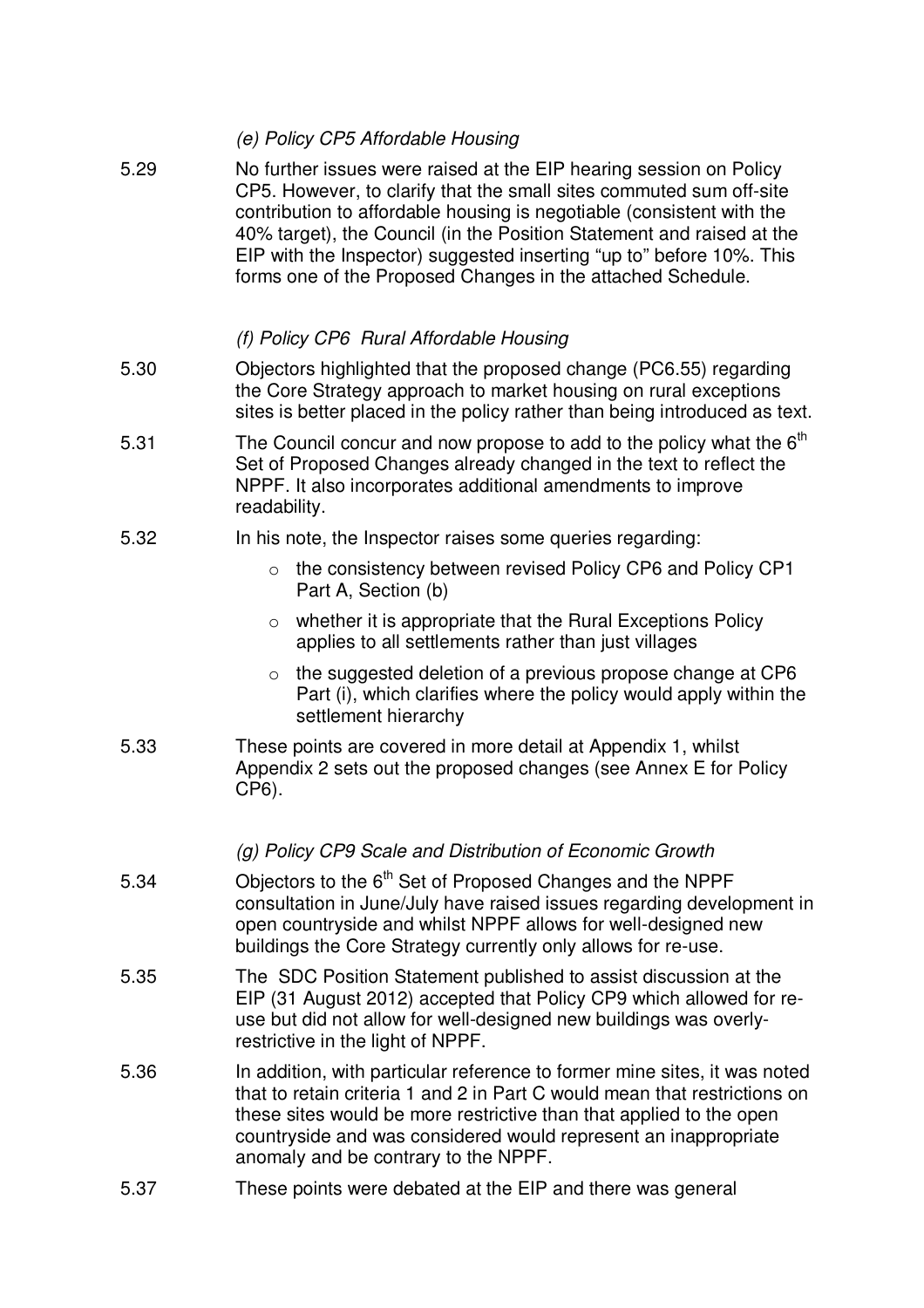consensus that the policy should be re-worded in a different way to capture the re-use and new-buildings elements as they affect ALL former commercial sites in the countryside equally, without the necessity to specifically refer to the mine sites as special cases.

- 5.38 Alternative revised wording is therefore proposed in the  $7<sup>th</sup>$  Set for consultation. This comprises changes to the policy to ensure consistency with the NPPF whilst retaining the local strategy for supporting jobs growth which utilises existing infrastructure as well as some minor amendments of the reasoned justification.
- 5.39 In his note, the Inspector requires some clarification on the particular areas to which the rural economy, Part C applies. He also considers that the NPPF qualification that all rural development should be sustainable is an important one. In addition he raises some presentational points.
- 5.40 The revised wording for both the text and the Policy CP9 is provided in Appendix 2, Annex F.

#### *(h) Policy CP14 Low Carbon and Renewable Energy*

- 5.41 Chiectors to the 6<sup>th</sup> Set of changes and NPPF consultation considered that the introduction of text which stated that renewable energy projects would only be supported if they fall within identified suitable areas which may be identified in future local plan documents, is unjustified, unnecessary and not compliant with NPPF. The Council accept that this was not the intention of the proposed re-wording and as written, the policy is unduly restrictive and now propose a further change to the first part of Policy CP14.
- 5.42 Further, objectors state that NPPF Paragraph 91 wording of special circumstances is different to that proposed in the Core Strategy. The Council agree and consider that it would be helpful to ensure that the Core Strategy more closely aligns with the wording in the NPPF. As such the Council now proposes to amend Policy CP14 (previous proposed change PC6.86), last paragraph.
- 5.43 In addition, in his note, the Inspector suggests some improvements to the wording of the revised policy. See Appendix 2, Annex G for amended wording to Policy CP14.

# *(i) Identification of Designated Service Villages ( DSVs) (Policy CP1)*

#### *Fairburn*

5.44 In his note, the Inspector is clear that the objective analysis in the Core Strategy Background Paper (No. 6 Village Growth Potential) as updated by evidence during the Examination, does not support Fairburn's designation as a DSV. He considers that nothing in NPPF changes this – there is no compelling evidence that additional housing would lead to a more sustainable rural community or enhance its vitality. Unlike Appleton Roebuck (the other settlement where the objective analysis calls DSV designation into question), no case is advanced that Fairburn is part of a recognised group of villages where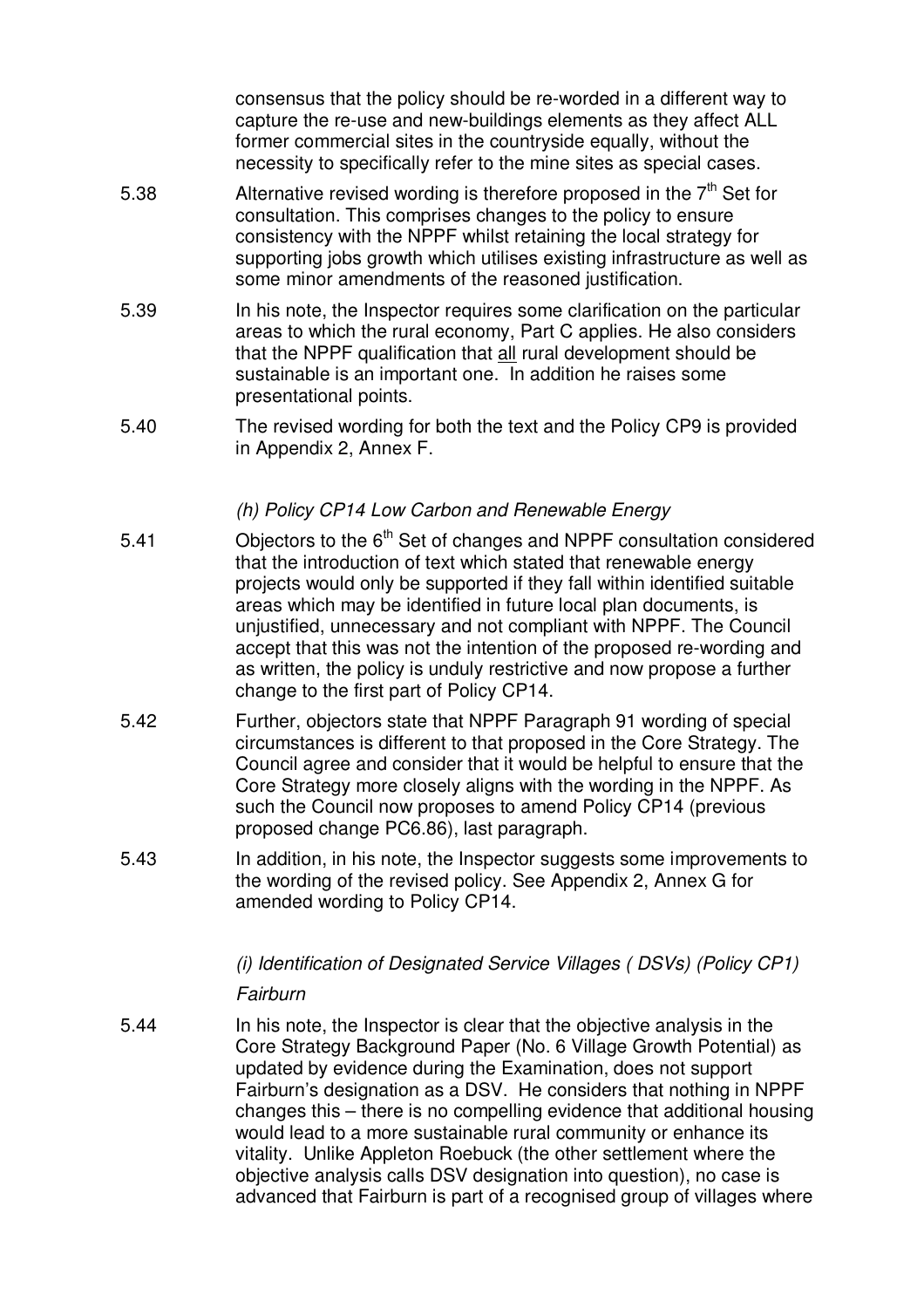development would support services in other villages nearby (indeed the reverse is true, for the nearest villages to Fairburn are already identified as DSVs). On the evidence thus far, the Inspector has stated that he is likely to recommend deletion of Fairburn as a Designated Service Village.

5.45 As such it is officers' recommendation that Councillors agree a further proposed change to delete Fairburn as a Designated Service Village and instead designate it as a Secondary Village (as set out in the  $\bar{7}^{\text{th}}$ Set of Proposed Changes attached at Appendix 2).

#### *Escrick*

- 5.46 In his note, the Inspector considers that the recent identification of Escrick as a Designated Service Village is soundly based on the objective evidence and, for that reason, appears justified. However, the Inspector suggests that Policy CP1A (a) be annotated to clarify that Escrick is largely surrounded by Green Belt and any development on Green Belt land would have to accord with policy GBXX and the results of any Green Belt review.
- 5.47 The SDC response at Appendix 1 sets out further clarification on this point, because the Green Belt also affects a number of other settlements. The proposed change is set out in Appendix 2, Annex B.

#### **6. Evidence base and Sustainability Appraisal (SA)**

- 6.1 **Evidence that underpins the**  $7<sup>th</sup>$  **Set of Proposed Changes has not** changed since the EIP in September 2012. Additional work has been undertaken to set out more clearly the windfall contribution (see Appendix 3) and how this may be included in the Core Strategy.
- 6.2 The Council set out in its previous Position Statement (31 August 2012) for the EIP and the Extraordinary Council report of 29 May 2012, that it does not consider it necessary to undertake additional Strategic Environmental Assessment and Sustainability Appraisal  $(SEA/SA)$  work for the  $6<sup>th</sup>$  Set of Proposed Changes which were published and consulted upon in June 2012.
- 6.3 **For completeness, the**  $7<sup>th</sup>$  **Set of Proposed Changes to individual** policies has been assessed within the SEA/SA framework alongside the 6<sup>th</sup> Set of Proposed Changes. The appraisal also considers the cumulative effects of all the proposed changes and any national and regional context policy changes.
- 6.4 The full Further Sustainability Appraisal Addendum Report (October 2012) will be made available alongside the  $7<sup>th</sup>$  Set of Proposed Changes for consultation. An extract comprising the Non-Technical Summary is attached at Appendix 4 to this report.
- 6.5 In summary, the sustainability appraisal of the sixth and seventh set of proposed changes to the Submission Draft Core Strategy found that the changes either had neutral or beneficial sustainability effects. None of the changes were considered to result in any additional potentially negative effects than those identified previously as part of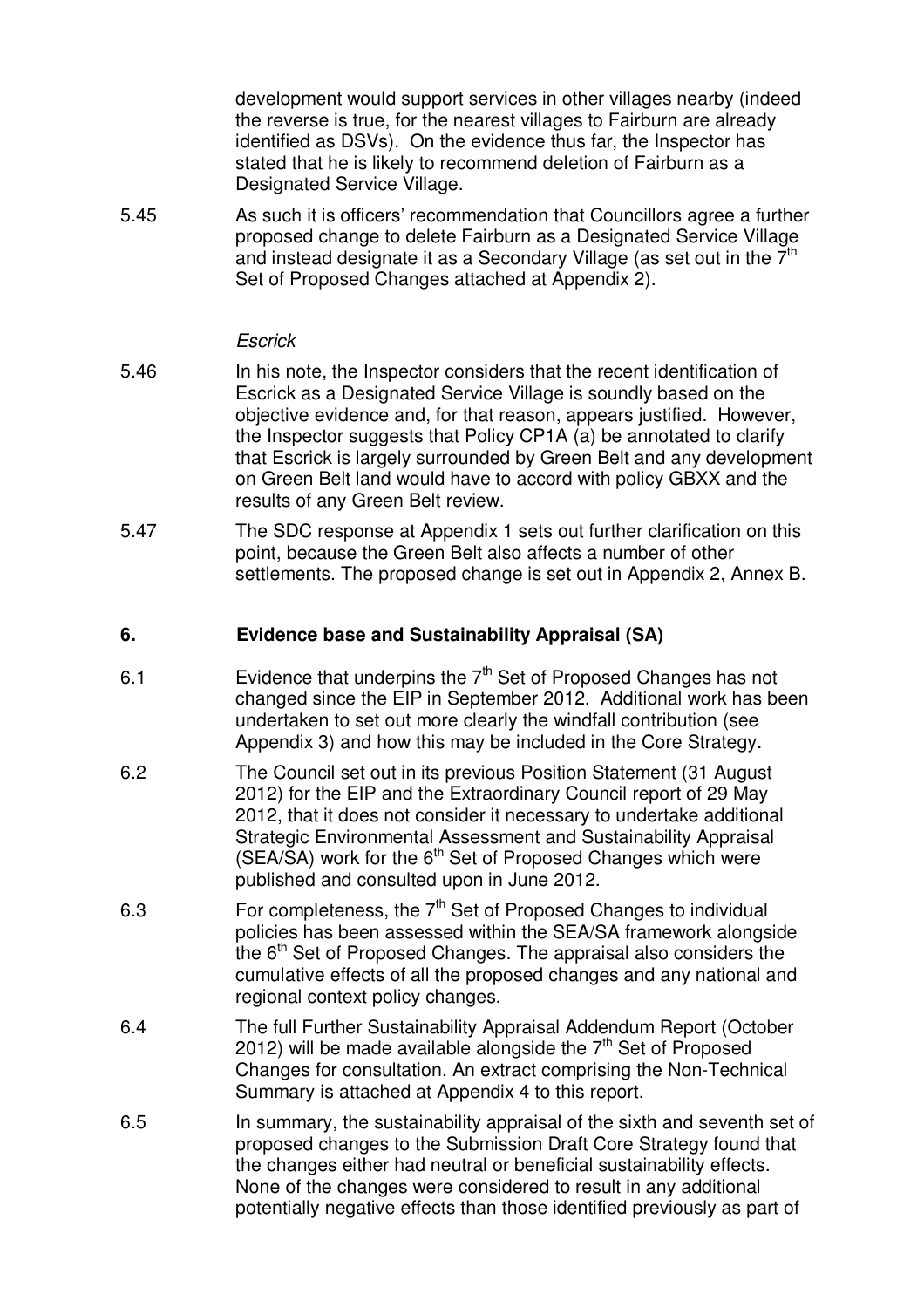the 2010 SA Report or the 2011 SA Addendum Report. Whilst the majority of the sustainability effects were positive or neutral it is not considered that they change the assessment of cumulative impacts presented within the 2010 SA Report or 2011 SA Addendum.

#### **7. Conclusions**

- 7.1 A number of further changes as discussed at the September 2012 EIP are proposed to the Core Strategy in order to ensure it meets the Soundness test of consistency with national policy. However, they do not cumulatively alter the overall strategy and do not represent a significant change to the Core Strategy which was submitted for examination.
- 7.2 The schedule of proposed changes and the new Addendum to the SA will be subject to consultation for (more than) six weeks prior to being examined at the February 2013 EIP. The Council will also publish this Council report as part of the EIP library as a background document for information.
- 7.3 The Inspector will then provide his report and this will be considered by the Council in due course.

## **Appendix 1 SDC Response to Inspector's Note**

- **Appendix 2 Draft 7 th Set of Proposed Changes** (separate)
- **Appendix 3 Windfall information**
- **Appendix 4 Non-Technical Summary to SA Addendum, October 2012** (separate)

**Contact Details:** Helen Gregory, Policy Officer *(01757) 292091 hgregory@selby.gov.uk*

#### **Background Documents**

- o Core Strategy, Submission Draft, May 2011 (and associated Core Documents including Composite Set of Proposed Changes)
- o Inspector's Notes dated 10 October 2011, 14 October 2011, 4 April 2012 and 10 April 2012.
- o Extraordinary Council report, 29 May 2012 (reference C/12/ 2)
- o SDC Position Statement 7 June 2012 (EIP Core Document CS/CD66)
- o SDC Windfall Response 31 May 2012 (EIP Core Document, CS/CD67)
- o SDC Position Statement 31 August 2012 (EIP Core Document CS/CD69)
- o Further Sustainability Appraisal Addendum Report, October 2012
- o Inspector's Note, 23 October 2012

*All available on the Council's website*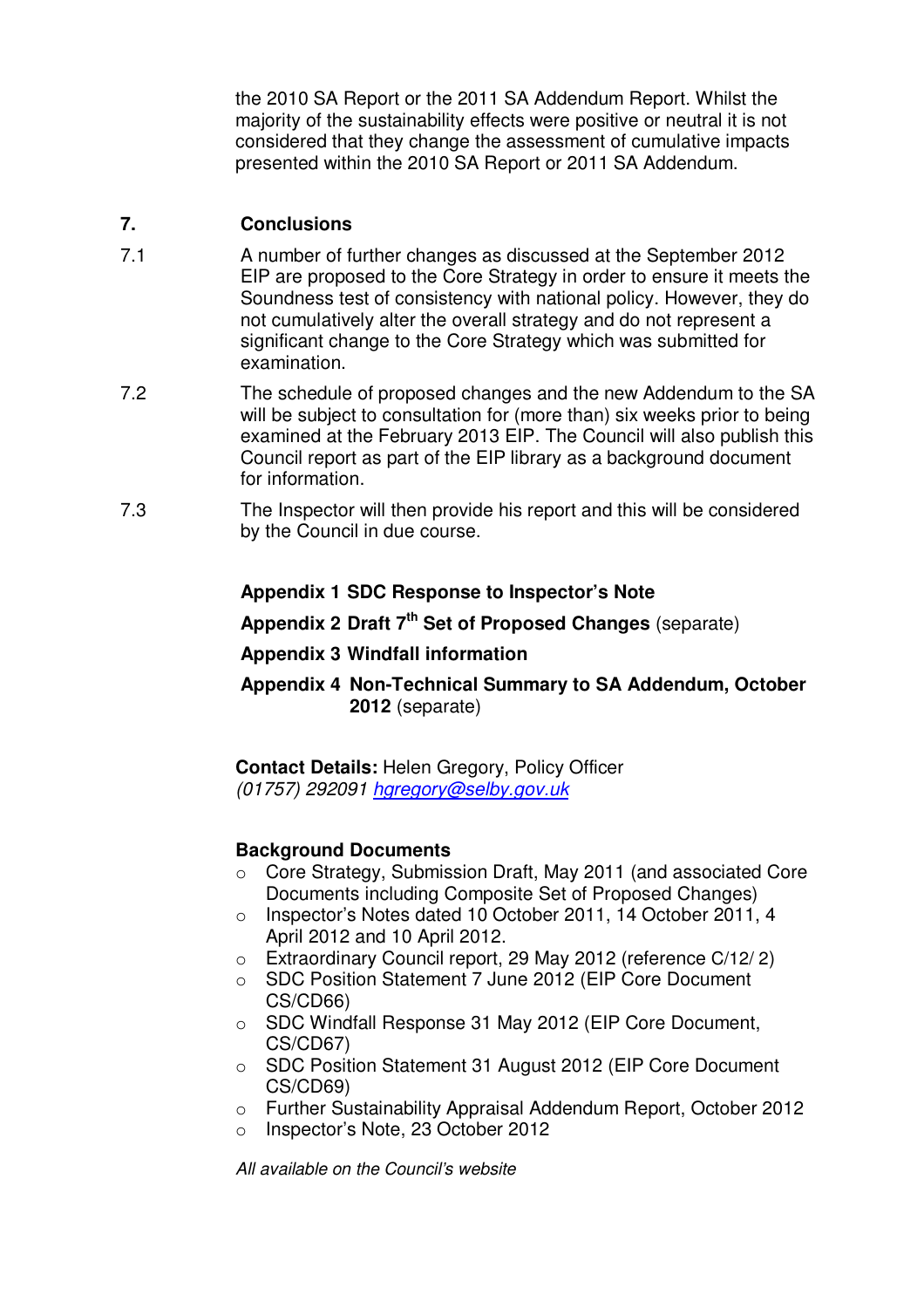# **Appendix 1 SDC Response to the Inspector's Note**

| NOTE TO COUNCIL ON DRAFT 7TH SET OF<br><b>PROPOSED CHANGES</b>                                                                                                                                                                                                                                                                                                                                                                                                                                                                                                                                                                                              | <b>SDC RESPONSE</b> |
|-------------------------------------------------------------------------------------------------------------------------------------------------------------------------------------------------------------------------------------------------------------------------------------------------------------------------------------------------------------------------------------------------------------------------------------------------------------------------------------------------------------------------------------------------------------------------------------------------------------------------------------------------------------|---------------------|
|                                                                                                                                                                                                                                                                                                                                                                                                                                                                                                                                                                                                                                                             |                     |
| 1. At the September 2012 Examination hearings I<br>sought (and obtained) agreement from participants to<br>give a "steer" to the Council on my current thinking on<br>the latest version of the CS before it published its final<br>set of Proposed Changes (PCs) for consultation later<br>this year. The Council subsequently sent me its draft<br>7 <sup>th</sup> set of PCs and draft report for comment.                                                                                                                                                                                                                                               | Noted.              |
| 2. As a result of the Council's positive response to,<br>initially, the reasons for the Examination being<br>suspended and, subsequently, to the representations<br>and discussions concerning the National Planning<br>Policy Framework (NPPF), the areas where there<br>remains a risk of my having to recommend main<br>modifications to achieve a sound plan are relatively<br>few. The comments below are primarily directed to the<br>draft $7th$ set of PCs, though I also address other<br>matters which potentially go to soundness. I also<br>respond to the Council's request for my current<br>thinking on the 'duty to cooperate' legal issue. |                     |
| 3. It is important to appreciate that the views<br>expressed below should not be taken as definitive of<br>the final conclusion I may reach in my report. Whilst<br>they represent my current thinking, the decisions I<br>come to in my report can only be made after all the<br>representations have been considered, the hearings<br>have finished and the complete body of evidence has<br>been taken into account.                                                                                                                                                                                                                                     |                     |
|                                                                                                                                                                                                                                                                                                                                                                                                                                                                                                                                                                                                                                                             |                     |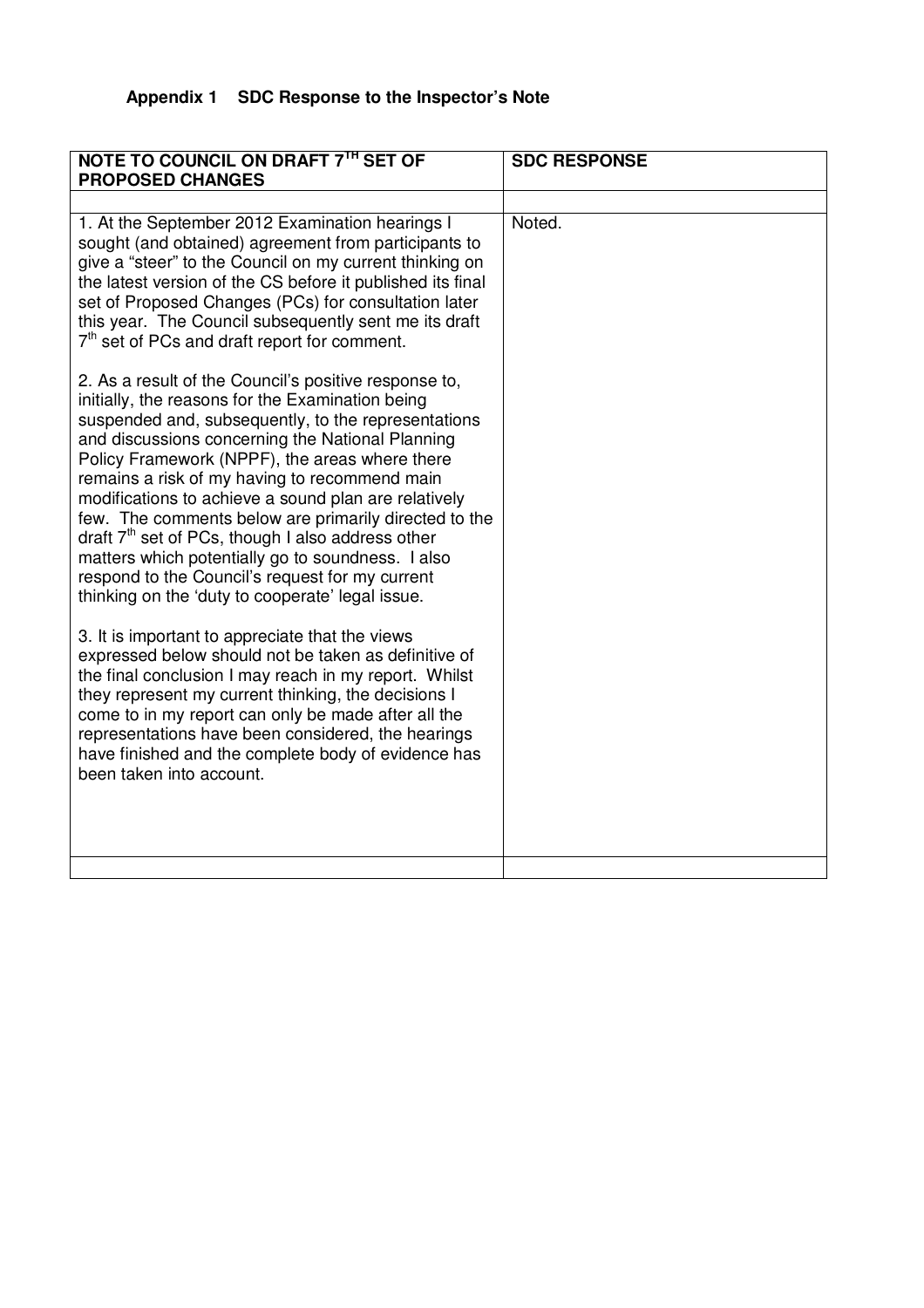| <b>Green Belt</b>                                                                                                                                                                                                                                                                                                                                                                                                                                                                                                                                                                                                               |                                                                                                                                                                                                                                                                                                                                          |
|---------------------------------------------------------------------------------------------------------------------------------------------------------------------------------------------------------------------------------------------------------------------------------------------------------------------------------------------------------------------------------------------------------------------------------------------------------------------------------------------------------------------------------------------------------------------------------------------------------------------------------|------------------------------------------------------------------------------------------------------------------------------------------------------------------------------------------------------------------------------------------------------------------------------------------------------------------------------------------|
| 4. One of the reasons for the Examination being<br>suspended was my concern that the CS failed to give<br>guidance on the important 'exceptional circumstances'<br>test which has to be met if Green Belt releases are to<br>be justified. At the discussion during subsequent<br>hearings I repeated my view that a policy which<br>facilitated a Green Belt review should set out the<br>reasoning which, in Selby, could result in exceptional<br>circumstances being found. To further assist the<br>Council, I also provided my thoughts on its first re-draft<br>of policy GBXX following the September 2012<br>hearings. | <b>AGREED</b><br>Amend first line of 4.39 as suggested.                                                                                                                                                                                                                                                                                  |
| 5. The Council has broadly incorporated my latest<br>comments into the $7th$ set of PCs. That being so, I<br>have just one point in relation to the first line of<br>paragraph 4.39 j. Given that there might potentially, in<br>time, be other circumstances which trigger the need for<br>a Green Belt review, it could be argued that there is an<br>over-emphasis on the word "only". It might be better to<br>re-phrase the first line as follows:<br>"Thus the need for a Green Belt review is most likely to<br>arise if sufficient deliverable/ ".                                                                      |                                                                                                                                                                                                                                                                                                                                          |
| Scale of housing and windfall development                                                                                                                                                                                                                                                                                                                                                                                                                                                                                                                                                                                       |                                                                                                                                                                                                                                                                                                                                          |
| 6. The recognition now given to the contribution from<br>windfalls is welcomed, for it makes clear that the CS is<br>expected to result in more houses being delivered than<br>the 450 dpa minimum of policy CP2, thereby satisfying<br>the NPPF requirement to significantly boost housing<br>supply. It also allays any residual concern of mine<br>about overall housing numbers. However, despite the                                                                                                                                                                                                                       | 6. The contribution from unknown<br>windfalls would be as an addition to the<br>450 dpa target figure. The text at para<br>5.28c is misleading and the Council<br>propose to amend the paragraphs (see<br>Annex D of the schedule of proposed<br>changes).                                                                               |
| intention to allocate the full housing target (paragraph<br>5.28c), I am not at all certain that, as currently written,<br>the contribution from windfalls would be counted as an<br>addition to the 450 dpa target figure.                                                                                                                                                                                                                                                                                                                                                                                                     | The site allocations Local Plan will<br>allocate enough to meet the 450 (i.e. the<br>net amount once existing permissions<br>discounted) - these are the 'known<br>windfalls' - that is, the existing planning<br>permissions as at the base date of the<br>SADPD as previously discussed at<br>EIPs. These are the 'planned-for' sites. |
|                                                                                                                                                                                                                                                                                                                                                                                                                                                                                                                                                                                                                                 | The contributions from 'unknown<br>windfalls' (at least 105) are not<br>accounted for in the 450 (new planning<br>permissions) and will therefore be in<br>addition to the 450 dpa.                                                                                                                                                      |
|                                                                                                                                                                                                                                                                                                                                                                                                                                                                                                                                                                                                                                 | Proposed new text seeks to clarify the<br>approach.                                                                                                                                                                                                                                                                                      |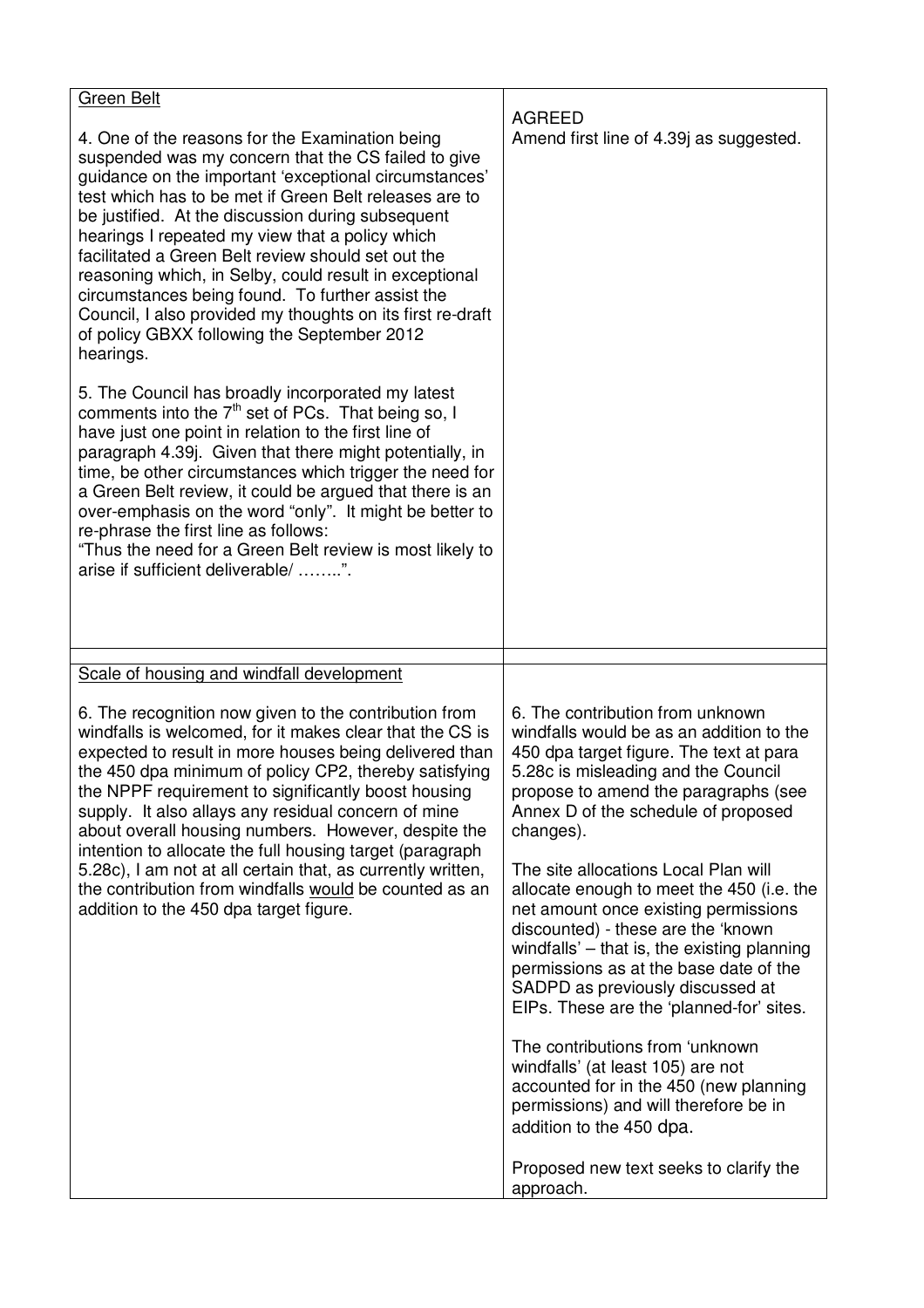| 7. In the 5 year supply calculation (excluding the buffer<br>element), the contribution from completed windfall<br>sites and those committed windfall sites regarded as<br>deliverable is proposed to form part of the built/<br>committed supply <sup>1</sup> . If the target remains at 450 dpa,<br>the situation would be similar to that which applied in<br>the past (paragraph 5.28a of the text) – the scale of<br>need for additional sites would be reduced below the<br>450 dpa on allocated sites because of the contribution<br>from built/committed windfalls. The same principle<br>applies to the establishment of a new baseline date for | 7. Note that built dwellings do not form<br>part of the 5 year supply calculation<br>(although completions are monitored on<br>a yearly basis). Builts are not<br>discounted from the housing land<br>requirement.<br>Only existing outstanding planning<br>permissions – i.e. committed to be built<br>i.e. known, planned-for sites are part of<br>the housing supply.                                                                        |  |  |
|-----------------------------------------------------------------------------------------------------------------------------------------------------------------------------------------------------------------------------------------------------------------------------------------------------------------------------------------------------------------------------------------------------------------------------------------------------------------------------------------------------------------------------------------------------------------------------------------------------------------------------------------------------------|-------------------------------------------------------------------------------------------------------------------------------------------------------------------------------------------------------------------------------------------------------------------------------------------------------------------------------------------------------------------------------------------------------------------------------------------------|--|--|
| the Site Allocations plan - the overall total to be<br>allocated would be lower than the target of 450 dpa on<br>non-windfall sites because of built/committed windfalls<br>in the intervening period.                                                                                                                                                                                                                                                                                                                                                                                                                                                    | Therefore it is true that the overall total<br>to be allocated would be lower than the<br>target of 450 if there are planning<br>permissions at the baseline date of the<br>Site Allocations plan to be taken into<br>account.                                                                                                                                                                                                                  |  |  |
| 8. Is the above analysis correct, or have I                                                                                                                                                                                                                                                                                                                                                                                                                                                                                                                                                                                                               | This principle is established and it is<br>clear from Policy CP2 that, at the base<br>date of March 2011, of the overall<br>requirement of 7200 (16x 450),<br>1820 dw will be provided for through<br>already planned-for existing permissions<br>but the majority, the remaining 5340 dw<br>requirement will be met through new<br>allocations. The actual figures will be<br>different at the new base-date for the<br>Site Allocations plan. |  |  |
| misunderstood the process of calculating the 5 year<br>supply and the overall scale of housing provision? If I<br>am right, however, the final sentence of paragraph<br>5.28d is not consistent with the rest of paragraphs<br>5.28c and 5.28d and does not properly reflect the<br>plan's stated intention to provide significantly more                                                                                                                                                                                                                                                                                                                 | 8. Agree that there is an inconsistency<br>but it is not the last sentence of 5.28d<br>which is wrongthe inconsistency can<br>be remedied by amendments referred to<br>at point 6 above.                                                                                                                                                                                                                                                        |  |  |
| than 450 dpa, as illustrated in the trajectory.                                                                                                                                                                                                                                                                                                                                                                                                                                                                                                                                                                                                           | The trajectory is correct that we expect<br>to deliver significantly more than the 450<br>through additional windfalls. The<br>Council propose to clarify this further by<br>including new text and adding the<br>following in the new footnote to the<br>trajectory graph:                                                                                                                                                                     |  |  |
|                                                                                                                                                                                                                                                                                                                                                                                                                                                                                                                                                                                                                                                           | 6<br>450 dpa is the minimum to be<br>provided on 'planned-for' sites.<br>'Planned-for' sites comprise existing<br>planning permissions at the base date<br>of the site allocations plan, and new<br>allocations. A further contribution to<br>housing land supply of a minimum of                                                                                                                                                               |  |  |

 $1$  I appreciate that it was my suggestion that the text at the final sentence of paragraph 5.28d be changed from "may" to "will", but that is the usual approach and no one from the Council argued otherwise. In addition, there was no indication of how "may" would be interpreted (ie which windfall sites would be included and which would not).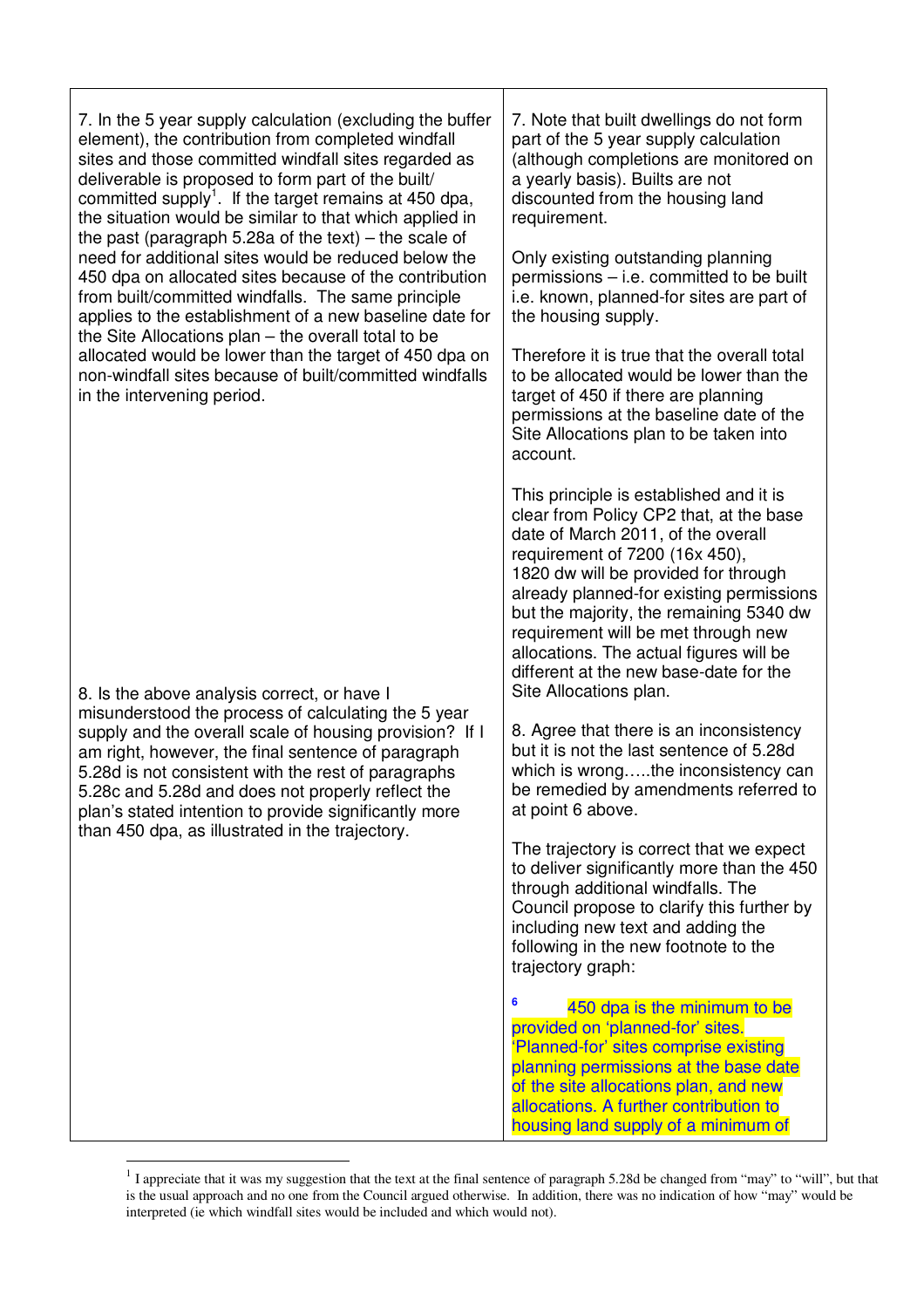|                                                                                                                                                                                                                                                                                                                                 | 105 dwellings per annum is expected to<br>be delivered on other non-planned<br>(windfall) sites in addition to the 450 dpa<br>target.                                                                                                                                                                                                                                                                                                                                                                                                                                                           |
|---------------------------------------------------------------------------------------------------------------------------------------------------------------------------------------------------------------------------------------------------------------------------------------------------------------------------------|-------------------------------------------------------------------------------------------------------------------------------------------------------------------------------------------------------------------------------------------------------------------------------------------------------------------------------------------------------------------------------------------------------------------------------------------------------------------------------------------------------------------------------------------------------------------------------------------------|
| 9. It seems to me that there are two main ways in<br>which this problem could be overcome. One is to<br>specifically exclude windfalls (and other non-allocated<br>development) from the 5 year supply calculation, the<br>other is to increase the target figure to include some or<br>all of the anticipated windfall supply. | 9. The Council consider that there is no<br>problem as such, (the 5 year housing<br>supply and the housing target are not<br>the same) but that it can be made<br>clearer by amending the text and<br>annotating the trajectory as set out<br>above.                                                                                                                                                                                                                                                                                                                                            |
|                                                                                                                                                                                                                                                                                                                                 |                                                                                                                                                                                                                                                                                                                                                                                                                                                                                                                                                                                                 |
| Rural affordable housing<br>10. The inclusion of the market homes provision in<br>policy CP6 is consistent with NPPF. However, does                                                                                                                                                                                             | Agree it needs amending. Add the<br>following to Policy CP1, Part A, Section<br>$(b)$ :                                                                                                                                                                                                                                                                                                                                                                                                                                                                                                         |
| the reference to "100%" affordable housing in policy<br>CP1(A)(b) remain appropriate if some market homes<br>are now possible?                                                                                                                                                                                                  | Limited amounts of residential<br>development may be absorbed in<br>secondary villages where it will enhance<br>or maintain the vitality of rural<br>communities (PC6.26) (inside<br>Development Limits) through 'exception<br>sites' through small scale allocations<br>(PC3.3) for 100% affordable housing or<br>mixed market/affordable sites in line<br>with Policy CP6 and through small scale<br>speculative (windfall) proposals<br>development on non-allocated sites<br>(PC5.8) inside development limits<br>(PC3.3) which conform to the provisions<br>of Policy CP1A and Policy CP6. |
| On a separate matter, as now drafted policy CP6 could<br>arguably be applied to the District's towns – is this<br>appropriate? Would it be clearer to start the policy<br>with "In villages" (criterion (iii) refers to the setting<br>of the village, so presumably the intention is to limit the<br>policy to villages)?      | The policy was originally intended to<br>apply to only those villages of 3000 or<br>less. However because NPPF does not<br>refer to this figure the Council have<br>removed it (in the 6 <sup>th</sup> Set of Proposed<br>Changes) so that the policy now applies<br>to all settlements in the District.                                                                                                                                                                                                                                                                                        |
|                                                                                                                                                                                                                                                                                                                                 | The Council considered this would be<br>not necessarily in-appropriate, to allow<br>flexibility and all settlements would be<br>treated the same.                                                                                                                                                                                                                                                                                                                                                                                                                                               |
|                                                                                                                                                                                                                                                                                                                                 | However it is also recognised that the<br>aim of the Rural Exceptions sites policy<br>is to assist in the supply of affordable<br>housing in those areas where normal<br>policy may not in fact be able to deliver<br>such homes to meet needs.                                                                                                                                                                                                                                                                                                                                                 |
|                                                                                                                                                                                                                                                                                                                                 | On reflection therefore the Council                                                                                                                                                                                                                                                                                                                                                                                                                                                                                                                                                             |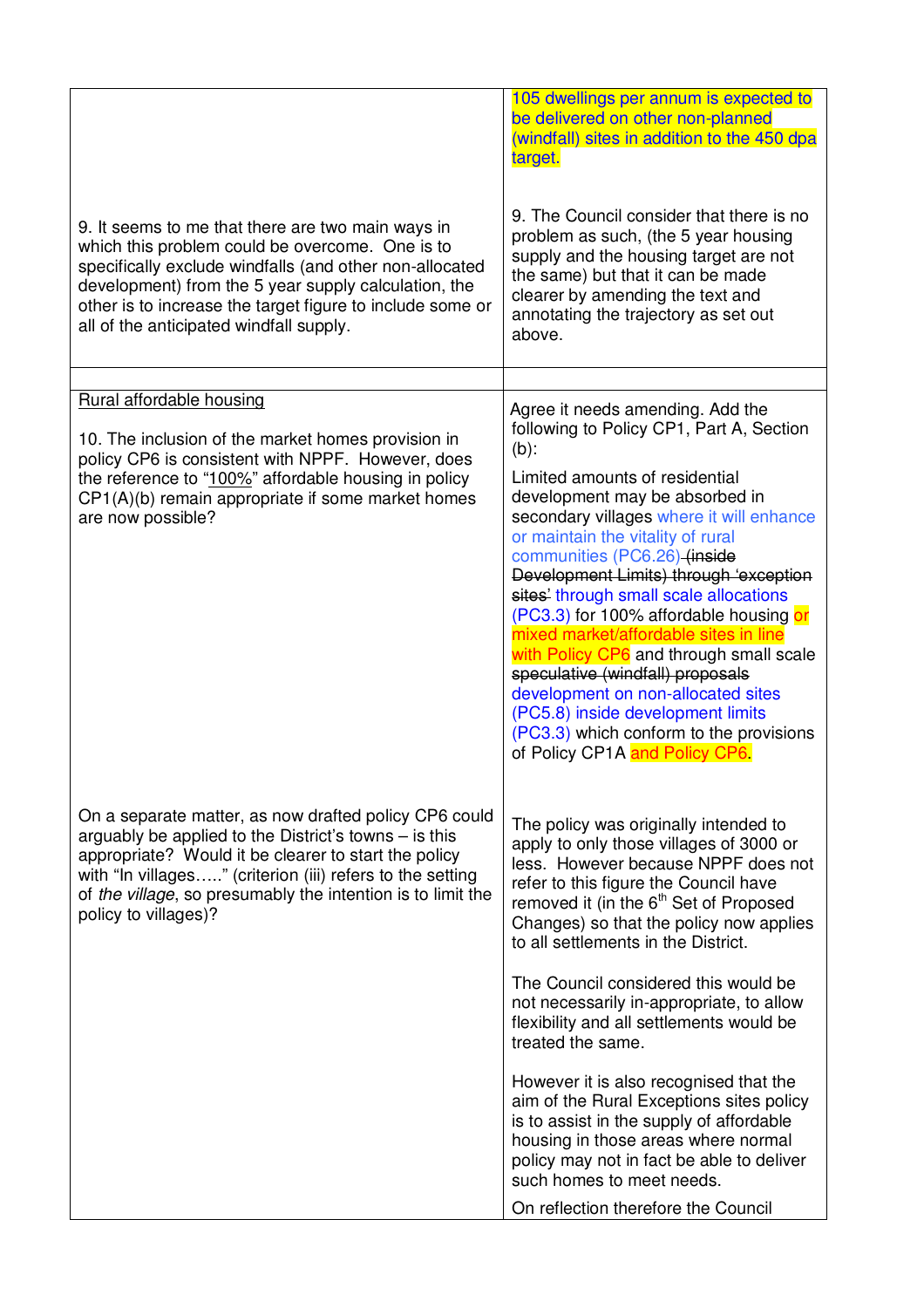|                                                                                                                                                                                                                                                                                                                                                                                                                                                                                                                                                                                     | propose to incorporate additional text<br>and amend Policy CP6 to clarify that the<br>exceptions policy applies only to rural<br>settlements, which are defined as DSVs<br>and SVs. - see Annex E of the<br>Proposed Changes.                                                                                                                                                                                                                                                                                                  |
|-------------------------------------------------------------------------------------------------------------------------------------------------------------------------------------------------------------------------------------------------------------------------------------------------------------------------------------------------------------------------------------------------------------------------------------------------------------------------------------------------------------------------------------------------------------------------------------|--------------------------------------------------------------------------------------------------------------------------------------------------------------------------------------------------------------------------------------------------------------------------------------------------------------------------------------------------------------------------------------------------------------------------------------------------------------------------------------------------------------------------------|
|                                                                                                                                                                                                                                                                                                                                                                                                                                                                                                                                                                                     |                                                                                                                                                                                                                                                                                                                                                                                                                                                                                                                                |
| 11. It is not obvious to me why PC3.10 should be<br>deleted, given that policy CP1A(a) makes a clear<br>distinction between the types of development<br>acceptable in DSVs compared with Secondary<br>Villages. Deletion of PC3.10 raises the following<br>question: on what types of site within DSVs would<br>development be allowed for rural affordable housing<br>which would not otherwise be permitted? On the face<br>of it, PC3.10 seems to make an appropriate distinction<br>- is there something I have missed?                                                         | Originally the extra text was added in by<br>PC3.10 after debate at the September<br>2011 EIP.<br>Then when the policy was reviewed<br>against the new NPPF, it was<br>considered that the additional text was<br>superfluous, and as such was<br>suggested to be deleted during the<br>September 2012 EIP.<br>However, on reflection it is necessary to<br>retain it because it explains the<br>exceptions to policy as it relates to the<br>differential treatment of DSVs and SVs<br>(as set out in Policy CP1 Part A (a)). |
|                                                                                                                                                                                                                                                                                                                                                                                                                                                                                                                                                                                     | No further change - retain PC3.10                                                                                                                                                                                                                                                                                                                                                                                                                                                                                              |
| Economic growth<br>12. Whilst the general approach to the rural economy<br>and the changes resulting from the September 2012<br>hearings are consistent with NPPF, the latest wording<br>for part C of policy CP9 raises a number of issues.<br>The first is definitional – it is not entirely clear to what<br>areas the "Rural Economy" heading applies, and<br>whether this is the same as "rural areas" in the first<br>sentence of part C. I assume from Part A (3) that it<br>relates to DSVs, SVs and the countryside $-$ is that<br>correct, and should it be specified?    | Parts A and B of Policy CP9 apply to all<br>areas as clarified by 6 <sup>th</sup> Set of Proposed<br>Changes.<br>New Part C applies to 'rural areas'. As<br>such the Council propose to clarify the<br>policy and the text to clarify to which<br>areas the policy applies – that is outside<br>the three towns - see Annex F of the<br>Proposed Changes.                                                                                                                                                                      |
| 13. Secondly, the first sentence of part C seems not to<br>apply the "sustainable" test of NPPF paragraph 28 to<br>all development. Thus a small scale, well designed<br>building for employment development on a greenfield<br>site in open countryside in a remote part of the District<br>would appear to gain support from the policy, even<br>though it might be regarded as unsustainable because<br>of its location and/or use of greenfield land. It seems<br>to me that the NPPF qualification that all rural<br>development should be sustainable is an important<br>one. | Agreed. Amend the Policy - See<br>revised Policy CP9 in 7 <sup>th</sup> Set of<br>Proposed Changes, Annex F.                                                                                                                                                                                                                                                                                                                                                                                                                   |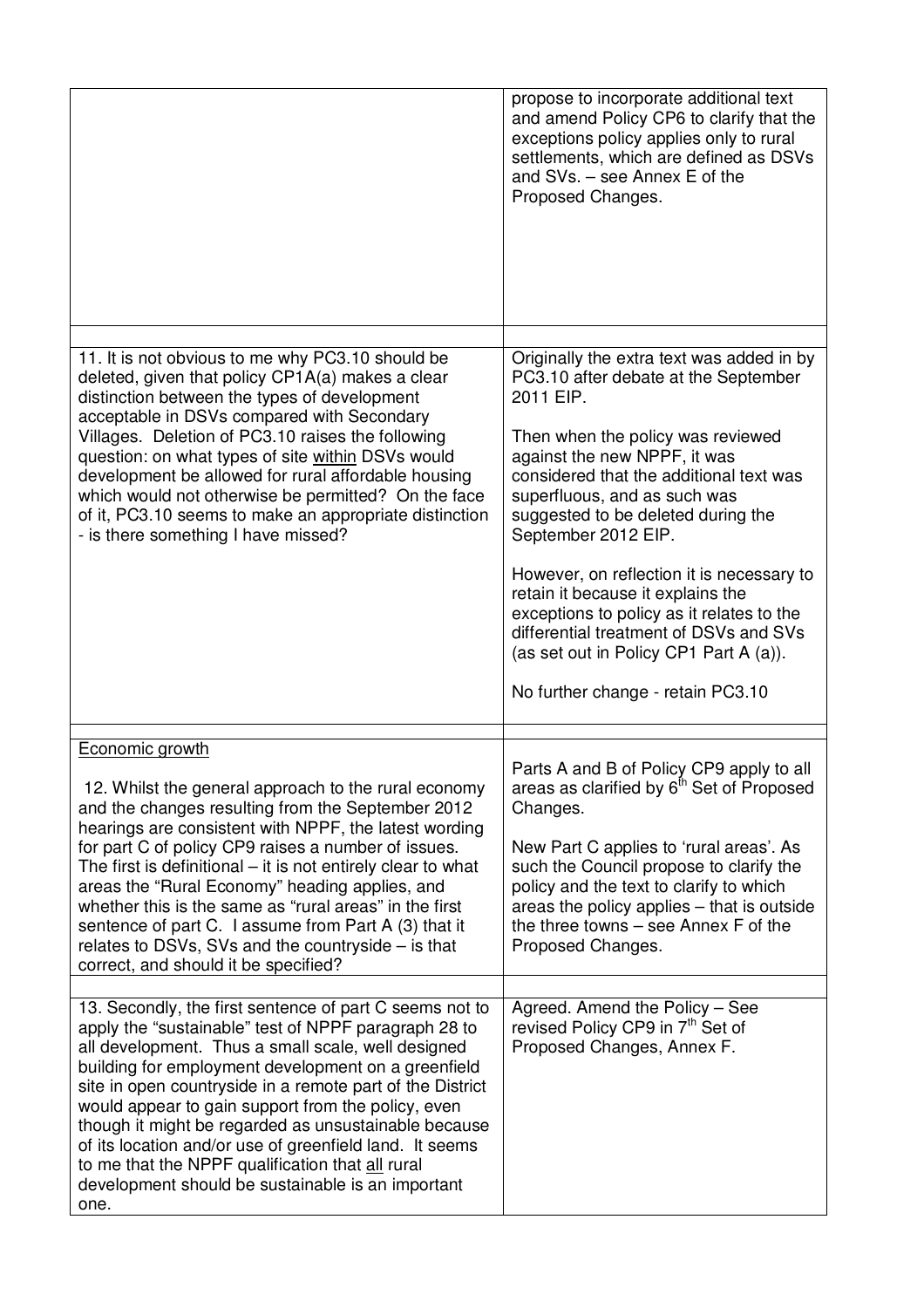| 14. On a matter of presentation, the inclusion of certain<br>types of site (C.2) in a list which otherwise refers to<br>categories of use and development appears somewhat<br>out of place, especially as the policy starts with<br>"Development proposals for"                                                                                                                                                                                                                                                                                                                                                                                                         | See revised Policy CP9 in 7th Set of<br>Proposed Changes, Annex F.                                                                                                         |  |  |
|-------------------------------------------------------------------------------------------------------------------------------------------------------------------------------------------------------------------------------------------------------------------------------------------------------------------------------------------------------------------------------------------------------------------------------------------------------------------------------------------------------------------------------------------------------------------------------------------------------------------------------------------------------------------------|----------------------------------------------------------------------------------------------------------------------------------------------------------------------------|--|--|
| Renewable and low carbon energy                                                                                                                                                                                                                                                                                                                                                                                                                                                                                                                                                                                                                                         |                                                                                                                                                                            |  |  |
| 15. The addition of the first new paragraph to policy<br>CP14 closely follows NPPF paragraph 97 and is fine<br>(though it might be easier to comprehend if the two<br>main elements were better separated).                                                                                                                                                                                                                                                                                                                                                                                                                                                             | First Para - Agree to separate two<br>elements.<br>Second Para - Agree.                                                                                                    |  |  |
| The second new sentence is poorly phrased as<br>drafted, for it could be taken to imply that Council<br>support might not be given for schemes within<br>'identified suitable areas'; I suggest the "if" after<br>'neighbourhood plans' is replaced by "including those",<br>or similar.                                                                                                                                                                                                                                                                                                                                                                                | The policy is further redrafted by moving<br>the $2^{nd}$ para into the second part of the<br>policy with some further minor<br>amendments for presentational<br>purposes. |  |  |
|                                                                                                                                                                                                                                                                                                                                                                                                                                                                                                                                                                                                                                                                         | See revised Policy CP14 in 7th Set of<br>Proposed Changes, Annex G.                                                                                                        |  |  |
|                                                                                                                                                                                                                                                                                                                                                                                                                                                                                                                                                                                                                                                                         |                                                                                                                                                                            |  |  |
|                                                                                                                                                                                                                                                                                                                                                                                                                                                                                                                                                                                                                                                                         |                                                                                                                                                                            |  |  |
| 16. The assessment criteria then follow. The first set<br>deletes the previous reference to 'identified suitable<br>areas' (deleting PC6.85) and is appropriate. There<br>then follows a repeat of the criteria with the 'identified<br>suitable areas' clause of PC6.85 retained - I assume<br>this is an error, for if not the policy does not make<br>sense.                                                                                                                                                                                                                                                                                                         | Noted.<br>The entire section is repeated due to a<br>drafting error - simply delete - See<br>revised Policy CP14 in 7 <sup>th</sup> Set of<br>Proposed Changes, Annex G.   |  |  |
| Other matters                                                                                                                                                                                                                                                                                                                                                                                                                                                                                                                                                                                                                                                           | Noted                                                                                                                                                                      |  |  |
| 17. I have no specific comment on the other PCs now<br>proposed in the $7th$ set. Of course, it is not possible to<br>say that this will remain the position following receipt of<br>representations on these PCs and the consideration of<br>them at the final hearing session in February 2013.<br>18. Other than the one topic below, the various<br>concerns I have expressed on a range of other matters<br>throughout the Examination have largely been<br>addressed, at least to the extent that (on current<br>thinking) they are unlikely to be the subject of<br>recommendations by me of main modifications which<br>have not been suggested by the Council. |                                                                                                                                                                            |  |  |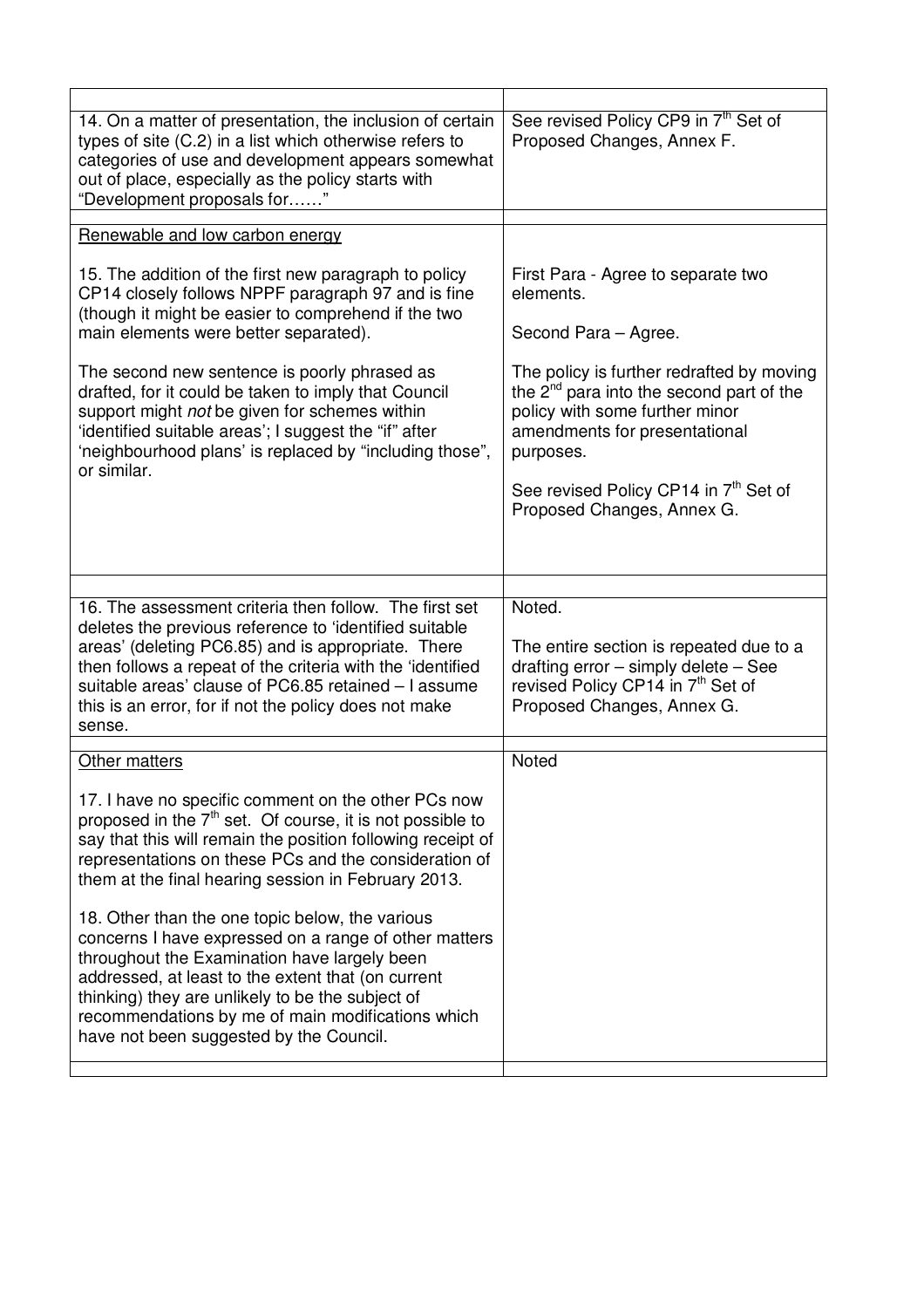| Identification of DSVs<br>19. I do remain concerned about the inclusion of<br>Fairburn as a DSV. The objective analysis in<br>CS/CD22e, as updated by evidence during the<br>Examination, does not support such designation.<br>Nothing in NPPF changes this - there is no compelling<br>evidence that additional housing would lead to a more<br>sustainable rural community or enhance its vitality.<br>Unlike Appleton Roebuck (the other settlement where<br>the objective analysis calls DSV designation into<br>question), no case is advanced that Fairburn is part of<br>a recognised group of villages where development<br>would support services in other villages nearby (indeed<br>the reverse is true, for the nearest villages to Fairburn<br>are already identified as DSVs). On the evidence thus<br>far, I am likely to recommend deletion of Fairburn as a<br>DSV.                                        | Officers concur with the Inspector's<br>analysis and Council is recommended<br>to delete Fairburn as a Designated<br>Service Village and instead define it as<br>a Secondary Village within the<br>settlement hierarchy.<br>As such Fairburn will be removed from<br>the List in Policy CP1 and there are<br>consequential updates throughout the<br><b>Submission Draft Core Strategy</b><br>(covered by PC6.3).<br>See 7 <sup>th</sup> Set of Proposed Changes.                                                                                                                                                                        |
|------------------------------------------------------------------------------------------------------------------------------------------------------------------------------------------------------------------------------------------------------------------------------------------------------------------------------------------------------------------------------------------------------------------------------------------------------------------------------------------------------------------------------------------------------------------------------------------------------------------------------------------------------------------------------------------------------------------------------------------------------------------------------------------------------------------------------------------------------------------------------------------------------------------------------|------------------------------------------------------------------------------------------------------------------------------------------------------------------------------------------------------------------------------------------------------------------------------------------------------------------------------------------------------------------------------------------------------------------------------------------------------------------------------------------------------------------------------------------------------------------------------------------------------------------------------------------|
| 20. The recent identification of Escrick as a DSV is<br>soundly based on the objective evidence and, for that<br>reason, appears justified. However, I appreciate the<br>argument that, as it is almost completely surrounded<br>by Green Belt, its inclusion as a DSV might imply that<br>some development on Green Belt land is inevitable. In<br>my view that is not the case – the tests of policy GBXX<br>would have to be applied to any potential Green Belt<br>releases at Escrick and the outcome should not be<br>predetermined by designation as a DSV. I believe that<br>such a qualification should be made explicit in policy<br>$CP1A$ (a) – perhaps by a notation (similar to the linked<br>villages asterisk) which states that Escrick is largely<br>surrounded by Green Belt and any development on<br>Green Belt land would have to accord with policy<br>GBXX and the results of any Green Belt review. | Noted.<br>Although it would be helpful to flag up<br>Green Belt issues here, it would be<br>misleading to only refer to Escrick as<br>other settlements are also affected by<br>Green Belt.<br>Also, with respect, the wording<br>suggested by the Inspector refers to<br>development on Green Belt land - but if<br>reviewed and removed from Green Belt<br>for development purposes then the land<br>would no longer be in Green Belt.<br>The Council therefore agree in principle<br>and propose that Policy CP1 Part A,<br>Part (a) is annotated - See revised<br>Policy CP1 in 7 <sup>th</sup> Set of Proposed<br>Changes, Annex A. |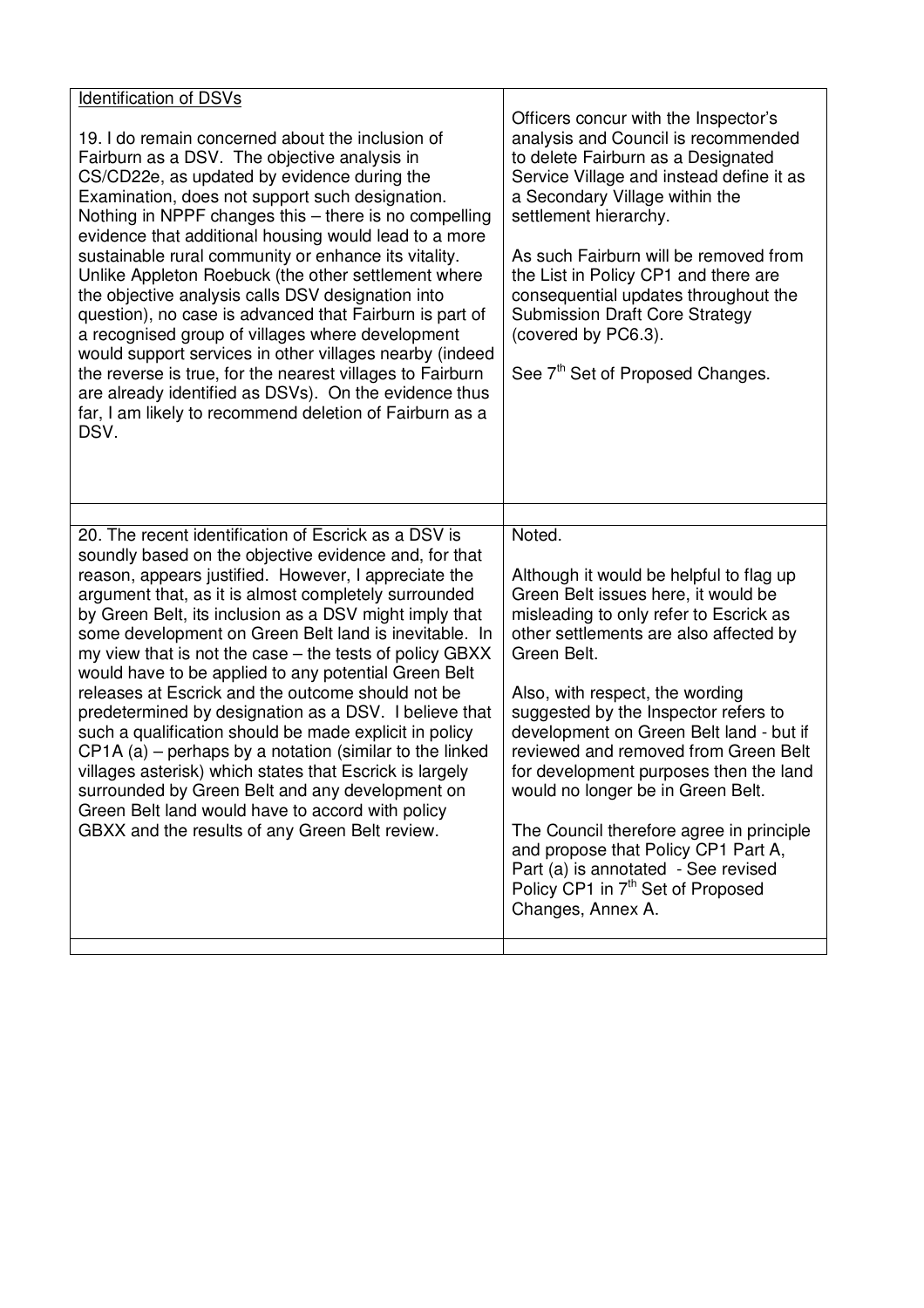| Duty to cooperate<br>21. I gave my ruling on the legal aspect of the duty to<br>cooperate in April 2012, concluding that it does not<br>apply in this case (INSP/12). The argument that this<br>finding does not allow me to recommend main<br>modifications seems, on the face of it, to have little<br>merit because s20(7) of the 2004 Act consistently<br>refers to any duty imposed by s33A - I interpret this as<br>allowing for situations in which (for whatever reason)<br>the duty to cooperate does not bite. Clearly I cannot<br>reach a firm conclusion on this point until I have<br>considered the full legal submissions to be put to me<br>early next year, but my initial view is that s20(7C) does<br>apply and that I have the power to recommend main<br>modifications. | Noted.       |
|----------------------------------------------------------------------------------------------------------------------------------------------------------------------------------------------------------------------------------------------------------------------------------------------------------------------------------------------------------------------------------------------------------------------------------------------------------------------------------------------------------------------------------------------------------------------------------------------------------------------------------------------------------------------------------------------------------------------------------------------------------------------------------------------|--------------|
|                                                                                                                                                                                                                                                                                                                                                                                                                                                                                                                                                                                                                                                                                                                                                                                              |              |
| Martin Pike                                                                                                                                                                                                                                                                                                                                                                                                                                                                                                                                                                                                                                                                                                                                                                                  | <b>SDC</b>   |
| <b>INSPECTOR</b>                                                                                                                                                                                                                                                                                                                                                                                                                                                                                                                                                                                                                                                                                                                                                                             | October 2012 |
| October 2012                                                                                                                                                                                                                                                                                                                                                                                                                                                                                                                                                                                                                                                                                                                                                                                 |              |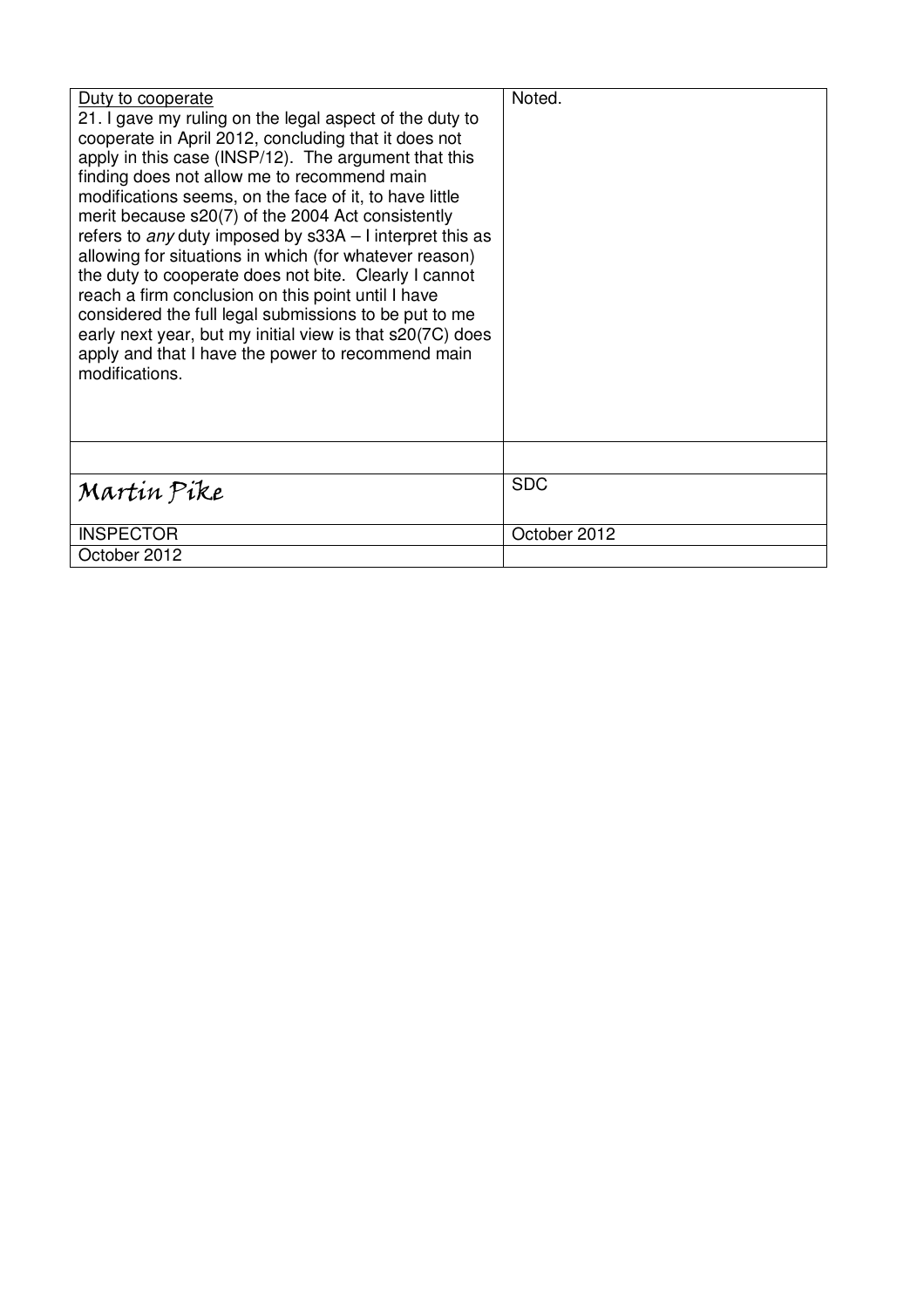**Appendix 2 Draft 7 th Set of Proposed Changes**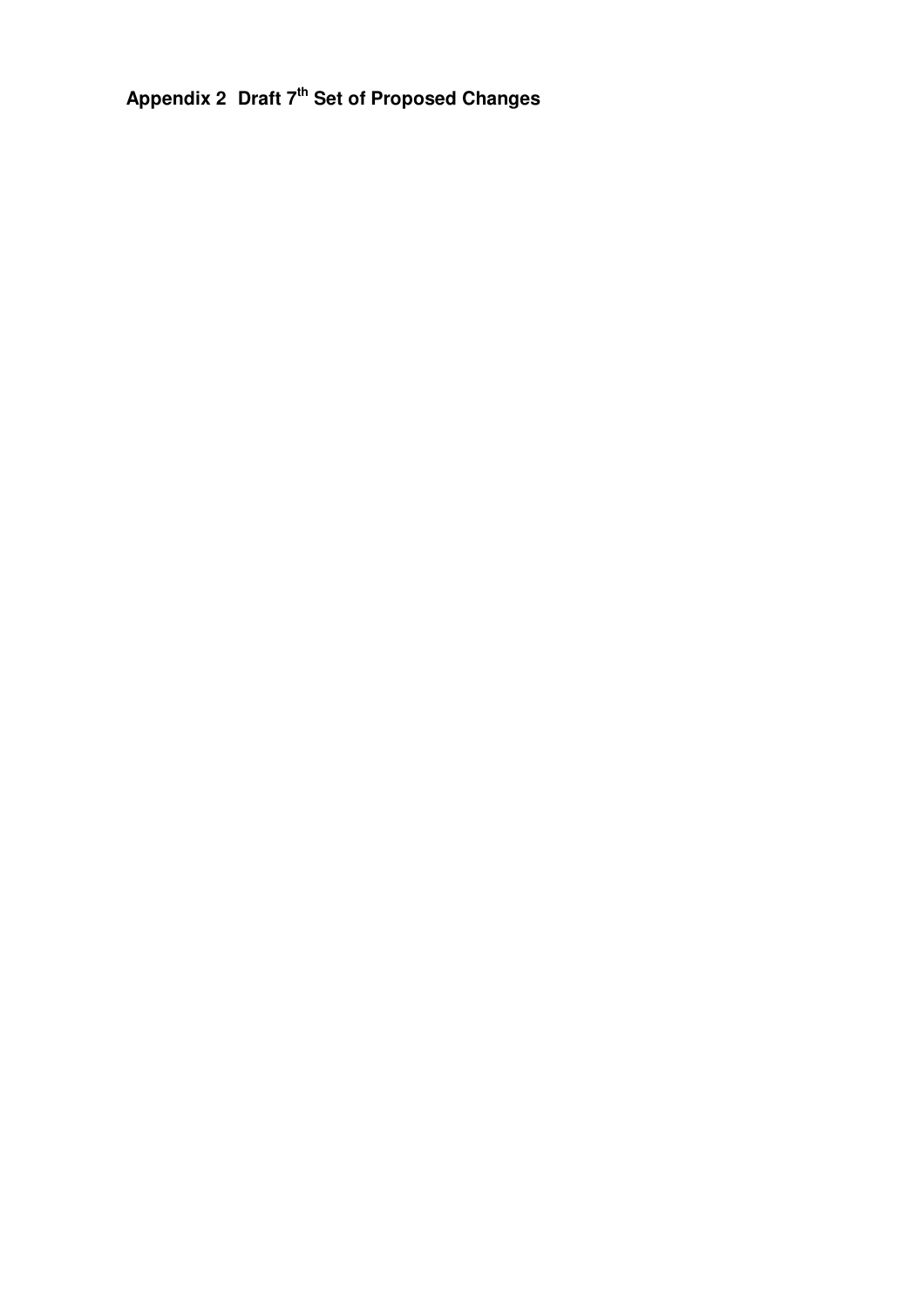#### **Appendix 3 Windfall Information**

#### Introduction

In line with Para 48 of NPPF, any allowance should be realistic (not include residential gardens) having regard to:

- (i) historic windfall delivery rates
- (ii) the Strategic Housing Land Availability Assessment
- (iii) expected future trends

(i) historic windfall delivery rates

- A1 The Council already provided windfall data for the past 7 years to the EIP (see Core Strategy/CD67) and the table is reproduced below.
- A2 This shows that historically the annual windfall delivery rates have contributed significantly to the overall housing delivery but have fluctuated year on year.

|                             |                          |                                   |                                        | Figures for all non-<br>allocated sites<br>(includes GF and<br>PDL) |                                                      |                           |                                   | <b>Figures for only</b><br>those non-<br>allocated sites<br>which are also PDL |                                        |
|-----------------------------|--------------------------|-----------------------------------|----------------------------------------|---------------------------------------------------------------------|------------------------------------------------------|---------------------------|-----------------------------------|--------------------------------------------------------------------------------|----------------------------------------|
|                             | $\mathbf{1}$             | $\overline{c}$                    | 3                                      | $\overline{4}$                                                      | 5                                                    | 6                         | $\overline{7}$                    | $\boldsymbol{8}$                                                               | $\boldsymbol{9}$                       |
| Period                      | <b>Completions total</b> | Completions on<br>allocated sites | On allocated sites<br>% of completions | Completions on all<br>other sites<br>(windfall)                     | % of Completions<br>on all other sites<br>(windfall) | All completions on<br>PDL | completions on<br>PDL<br>% of all | Of windfalls, how<br>many on PDL*                                              | completions on<br>% of windfall<br>PDL |
| 2010-11                     | 366                      | 155                               | 42.3                                   | 211                                                                 | 57.7                                                 | 181                       | 49.5                              | 174                                                                            | 82.5                                   |
| 2009-10                     | 270                      | 107                               | 39.6                                   | 163                                                                 | 60.4                                                 | 125                       | 46.3                              | 117                                                                            | 71.8                                   |
| 2008-09                     | 222                      | 59                                | 26.6                                   | 163                                                                 | 73.1                                                 | 154                       | 69.4                              | 146                                                                            | 89.6                                   |
| 2007-08                     | 583                      | 240                               | 41.2                                   | 343                                                                 | 58.8                                                 | 299                       | 51.3                              | 271                                                                            | 79.0                                   |
| 2006-07                     | 874                      | 187                               | 21.4                                   | 687                                                                 | 78.6                                                 | 585                       | 66.9                              | 585                                                                            | 85.2                                   |
| 2005-06                     | 633                      | 53                                | 8.4                                    | 580                                                                 | 91.6                                                 | 473                       | 74.7                              | 473                                                                            | 81.6                                   |
| 2004-05                     | 469                      | 167                               | 35.6                                   | 302                                                                 | 64.4                                                 | 242                       | 51.6                              | 242                                                                            | 80.1                                   |
| <b>TOTAL</b><br>2005-2010   | 3417                     | 968                               | $\blacksquare$                         | 2449                                                                | -                                                    | 2059                      | -                                 | 2008                                                                           |                                        |
| <b>Average</b><br>2005-2010 | 488                      | 138                               | 30.7%                                  | 350                                                                 | 69.2%                                                | 294                       | 58.5                              | 286.9                                                                          | 81.4%                                  |

#### **Table 1 District Wide**

\*column 8 includes garden land. Prior to 2010 was defined as PDL but should now be excluded as classed as Greenfield.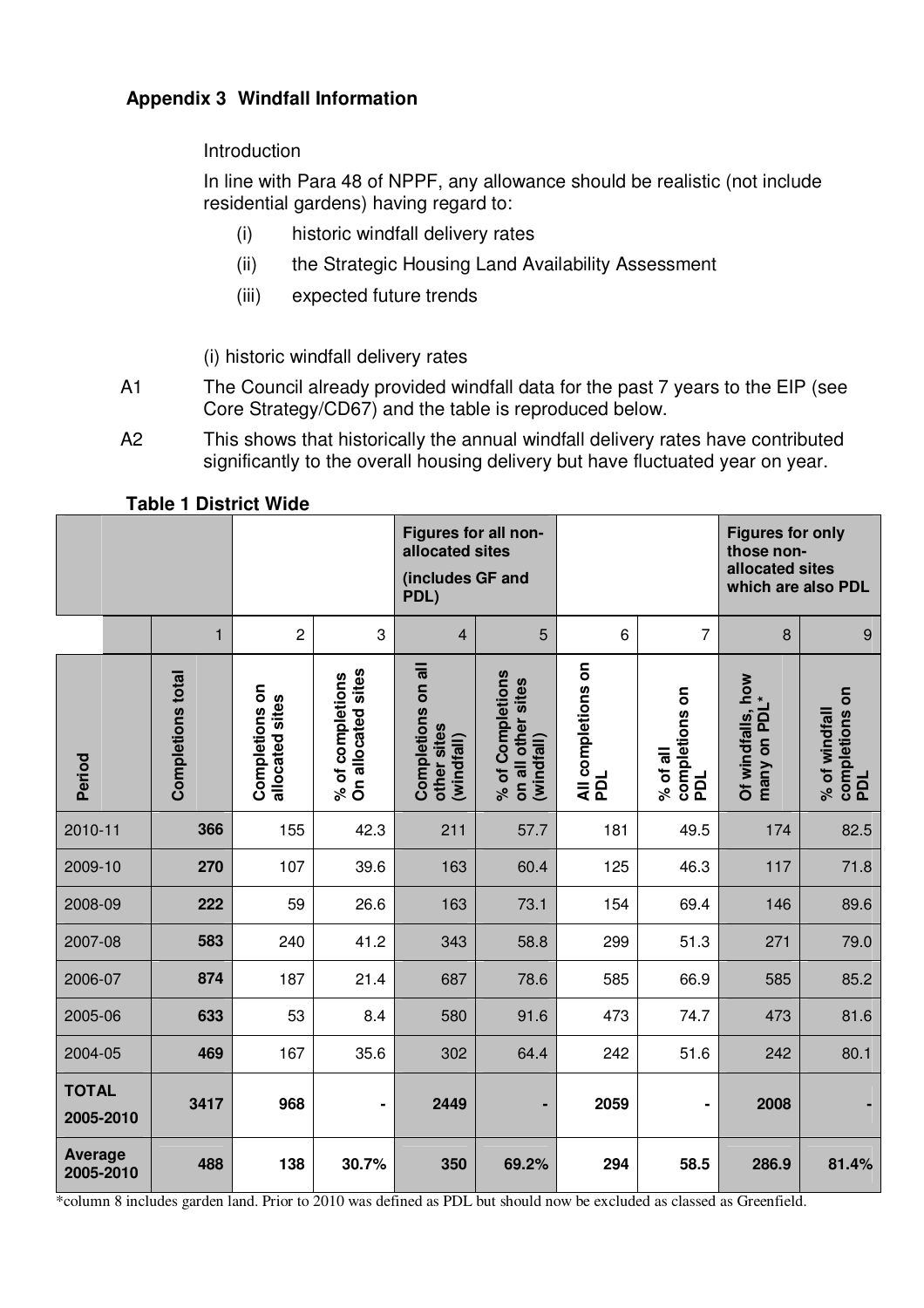- A3 Column 8 shows the windfalls built dwellings on non-allocated, Previously Developed Land. The highest level was at the height of the economic boom in 2006/07, at 585 dwellings and the lowest during the recession in 2009/10 was 117 dwellings. The average over the past 7 years is a higher figure of 287 dwellings which takes into account two very high years 2006/07 and 2007/08. The average of the 5 years not including these two peaks is 190 dpa.
- A4 The distribution of windfall development (all non-allocated sites i.e. on Greenfield and PDL) from the various elements of the settlement hierarchy was debated orally at the April 2012 EIP. Further interrogation of the data (a breakdown of the historic data for completions for the years 2004 – 2011) to identify patterns across the settlement hierarchy reveals the following (in Table 2):

| (Rounded)   | Total                 | Proportion | 3 main   | 3 towns     | 7 year           | dpa |
|-------------|-----------------------|------------|----------|-------------|------------------|-----|
|             | over                  | $\%$       | towns    | and         | average          |     |
|             |                       |            | combined | <b>DSVs</b> | <b>DWELLINGS</b> |     |
|             | years                 |            | %        | combined    | <b>PER YEAR</b>  |     |
|             |                       |            |          | %           |                  |     |
| Selby       | 670                   | 27         |          |             | 98               |     |
| Sherburn    | 122                   | 5          | 37       | 78          | 17               | 132 |
| Tadcaster   | 122                   | 5          |          |             | 17               |     |
| <b>DSVs</b> | 1015                  | 41         | 41       |             | 145              | 145 |
| SVs         | 545                   | 22         | 22       | 22          | 78               | 78  |
| Total       | $247\overline{4}^{2}$ |            |          |             | $355^3$          |     |

## **Table 2 Settlement Hierarchy**

- A5 Note that these are for the 7 year average, which is different to the approach used District wide because it is not appropriate to use the lowest figures in this context as some are zero.
- A6 The table shows that the main towns and Designated Service Villages (DSVs) made the biggest contribution to windfalls 277 dw although Secondary Villages (SVs) have made an annual contribution of more than 70 dw. The ratio between the 3 main towns and DSVs compared to SVs is approximately 80:20.
	- (ii) the Strategic Housing Land Availability Assessment (SHLAA)
- A7 A SHLAA does not provide a list of future sites for development. It is a database of a pool of sites identified which may be suitable, available and deliverable for housing development without any indication of whether it is acceptable in policy terms (i.e. what *could* be developed not *should* be

 $2$  The 2474 dw in Table 2 approximates to the 2449 dw in Column 4 of Table 1. The difference is due to a slight variation in the way the figures have been extracted.

<sup>&</sup>lt;sup>3</sup> The 355 dw in Table 2 approximates to the 350 dw in Column 4 of Table 1 i.e. both GF and PDL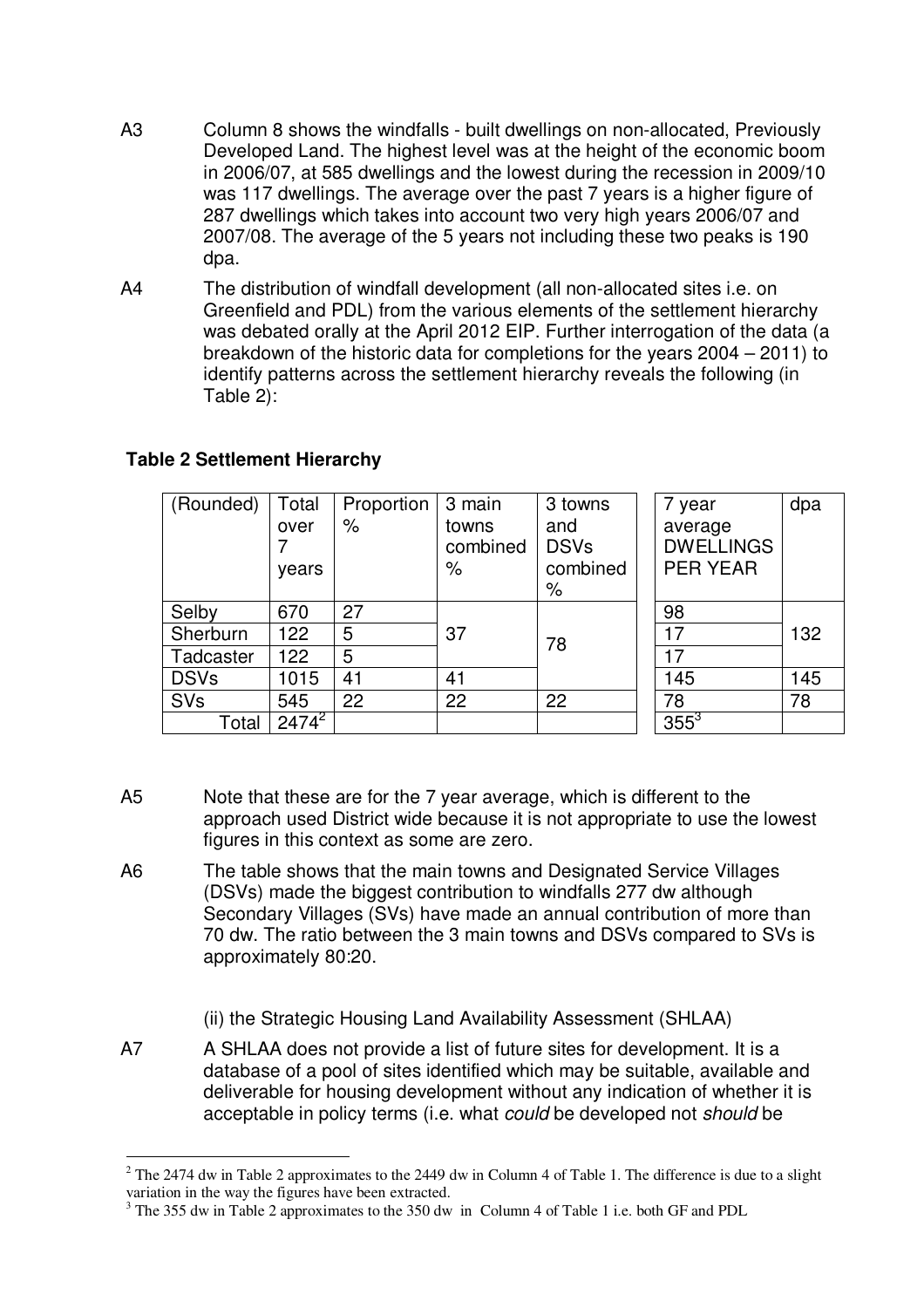developed).

- A8 The Selby District SHLAA 2011 has a site size threshold and therefore does not include sites of less than 0.4 hectares. As such, it would not identify small windfall sites. Further, the SHLAA cannot be used to identify larger sites (of 0.4 ha or more) which might come forward as windfalls because such sites in the SHLAA, identified as appropriate for development would be allocated as part of the Site Allocations Development Plan Document. In addition, the SHLAA does not necessarily capture potential redevelopment opportunities on current operational sites which may come forward during the Plan period.
- A9 This represents the limitations of the SHLAA in predicting the number of windfalls coming forward across the District. However the SHLAA does provide a cross-check on opportunities which might be available on windfall sites in Secondary Villages that have been submitted through the call-forsites (but would not be allocated under Policy CP2).
- A10 The SHLAA data shows that for the 15 year period, the potential yield for all sites in Secondary Villages is about 4100 dwellings (273 dwellings per annum), which includes identified sites in or adjacent to the Development Limits and on green field and Previously Developed Land (this may include some garden land as this is not identified separately as yet in the database).
- A11 However this is not a realistic estimate (not a 'reliable source of supply') because land outside Development Limits would not accord with Policy CP1A (see also (iii) below). So that, of the 4100 dwelling capacity overall, only land for about 147 dwellings (approximately 10 dpa over the next 15 years) actually falls within Development Limits.
- A12 This SHLAA data provides a broad indication of the capacity/yield in Secondary Villages based on 35 dwellings per hectare. The actual amount that could come forward may be more than this if additional sites are identified although it should be noted that, because Policy CP1A only supports small scale development in Secondary Villages the actual contribution from this source (sites over 0.4 ha) might be limited (once subject to policy considerations).
- A13 Contributions from other small sites which are not captured by the SHLAA site size threshold, for example from the frontage infill and farmsteads source – see paragraph A18 below, would be likely to provide the main source of supply in Secondary Villages, alongside PDL redevelopment.

(iii) expected future trends

- A14 To understand future trends this must be related what might be expected to come forward in the light of Local Plan policy and the economy.
- A15 Policies in the Core Strategy set the framework for promoting new development in the District over the Plan period. Policy CP2 provides that allocations will be made in the three main towns and the Designated Service Villages and that no allocations will be made in the Secondary Villages. However, growth and vitality in these smaller, rural villages will be supported through opportunities on non-allocated sites in appropriate circumstances.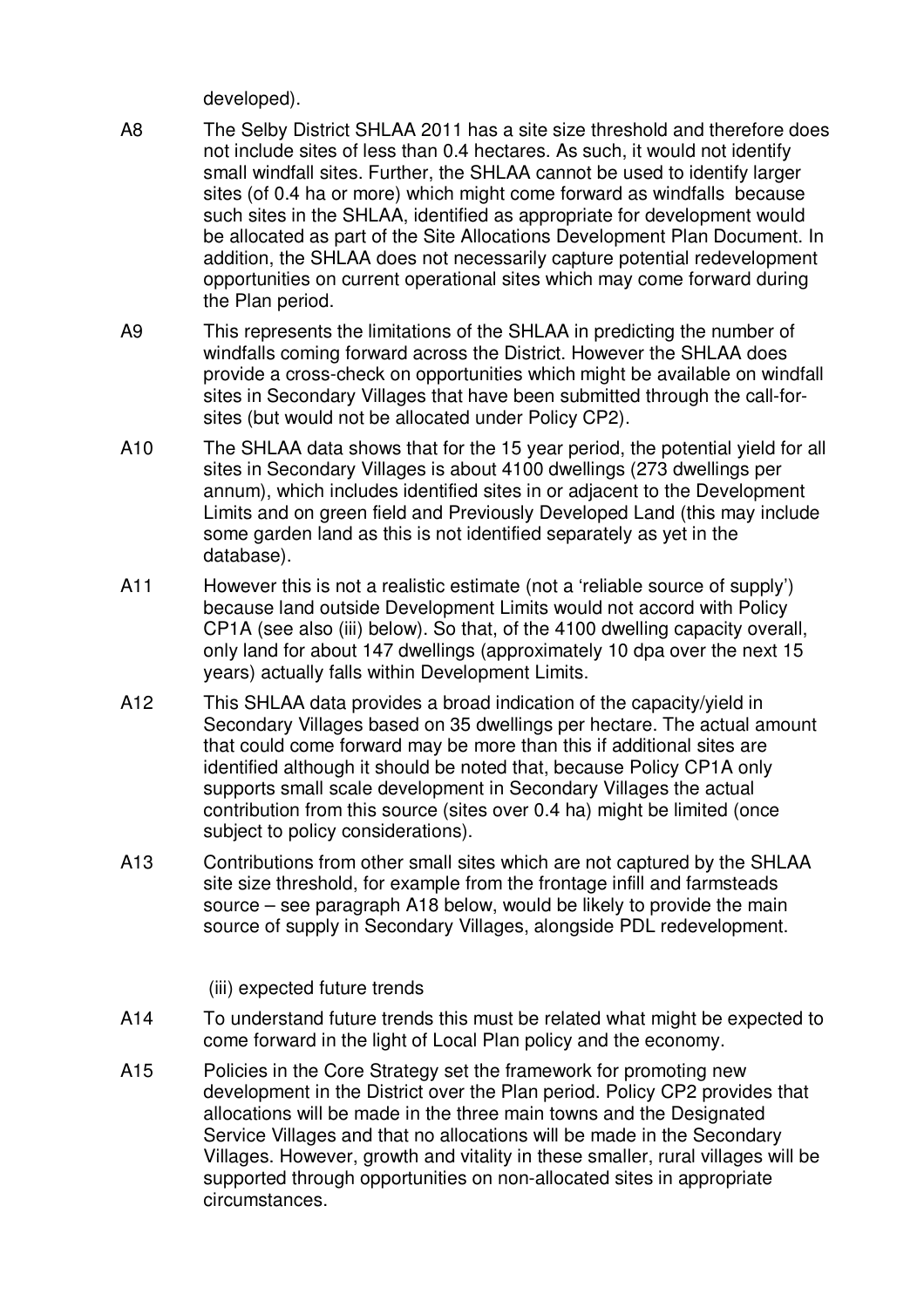- A16 The scope for new development in all settlements is set out in Policy CP1A. This provides a basis for estimating future opportunities for windfall (see SHLAA at (ii) above) across the District.
- A17 Further more detailed evidence has already been provided by the Council to the EIP (in Written Statement No. 6, September 2011) regarding the potential quantity of new dwellings on infill frontage development and redevelopment of farmsteads in Secondary Villages under Policy CP1A.
- A18 This indicates that the additional contribution from infill, frontage development in all Secondary Villages might be up to about 60 dwellings in total over the Plan period. A further contribution from the redevelopment of farmsteads could be about 500 dwellings over the Plan period (the maximum if all known farmsteads within these villages were redeveloped).

#### *Windfall Evidence Conclusion*

- A19 The NPPF suggests that the potential windfall contribution may be derived from the various elements outlined above in (i), (ii) and (iii). The evidence must be considered as a whole and balanced to provide a figure which is considered to be a reliable future source of supply.
- A20 Taken together therefore, based on the information available on past windfalls (quantity and distribution) and potential for future opportunities under the new policy framework, officers consider that it would be reasonable to predict that in the future windfalls will be delivered at an annual rate of between approximately 105 dpa and 170 dpa.
- A21 This is based on the lowest historic delivery of 117 dpa and the 5 year average of 190 dpa excluding the two high peaks and discounting 10% for garden land<sup>4</sup>. The Council considers that using 105 dpa as the minimum figure, is conservative but represents a level which is realistically what might be expected to be achieved and likely to be a reliable source of supply in the future. The reference to a range in the reasoned justification highlights the uncertainty in defining a precise figure.
- A22 Consideration was given to using the average over the past 7 years but officers consider that the resultant, much higher figure of 287 dwellings (or about 240 dw excluding 10% for garden land) over-states what is expected to realistically come forward on windfalls in the future within the context of the new positively planned framework for the District which aims to allocate land to meet needs and not rely (as in the past) on the windfalls propping up the housing land supply. This higher figure could not be reasonably quantified / evidence based to justify as a reliable source of supply
- A23 It is not proposed that windfalls are relied upon to deliver the 450 dpa housing requirement which is based on objectively assessed needs. Instead it is sensible to set out that on top of the 450 dpa - flexibility is provided (to meet the NPPF requirement to significantly boost housing supply) by referring in the Core Strategy to 450 dpa being provided on planned-for sites (already committed and new allocations in Policy CP2) and that a

 $4$  Note: The data set covers the years 2004 to 2011. The definition of garden land changed from PDL to green field in 2010. Previous work (see Written Statement No.6, September 2011 EIP) shows that in the District garden land accounted for 10% of completions. As such this figure should be discounted by this proportion to reflect NPPF which says windfall estimates must exclude garden land.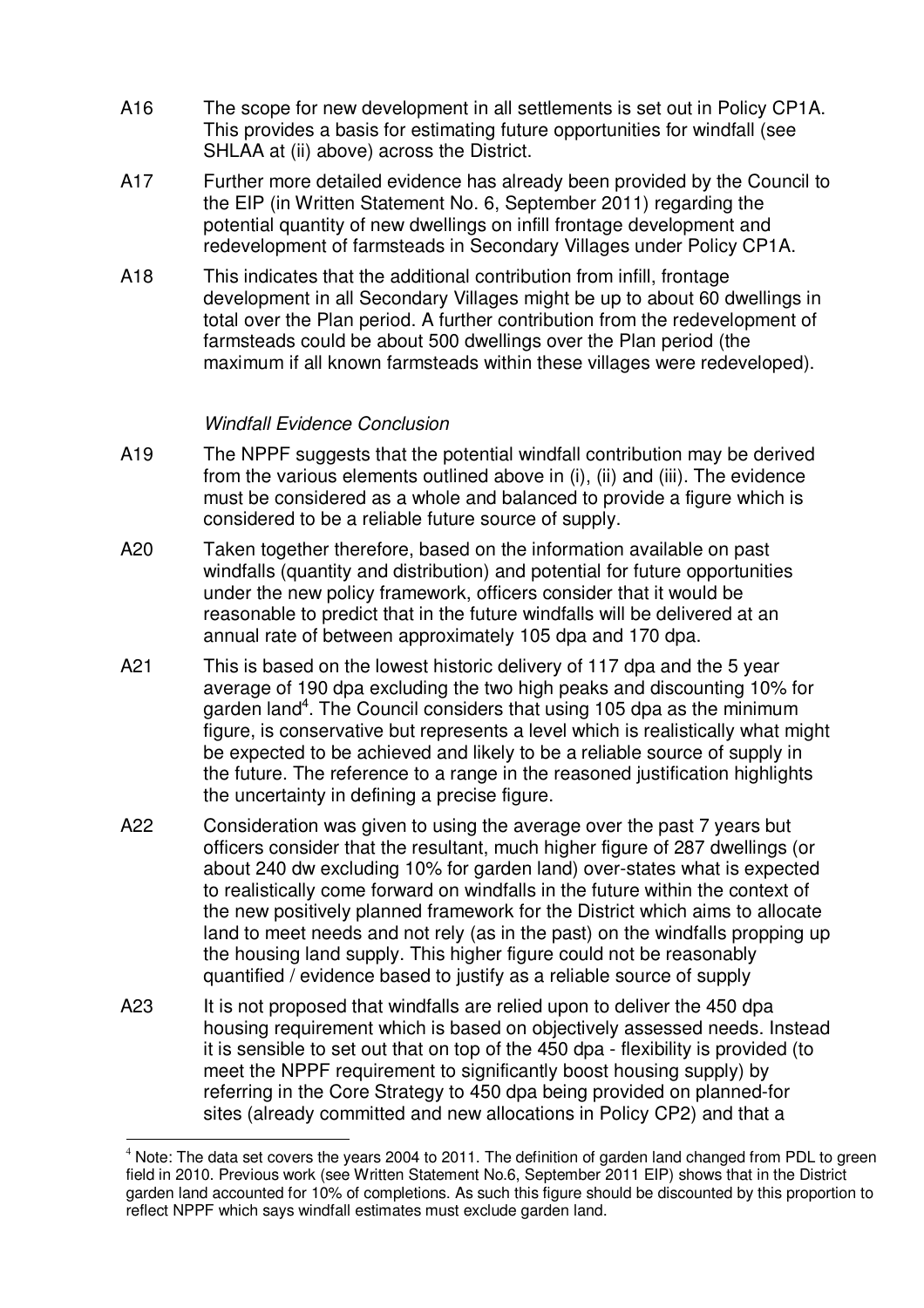minimum of about 105 dwellings per year are expected to be provided in addition on windfall sites. This does not change the Council's view on the Core Strategy Housing numbers; instead it simply quantifies the windfall element that is already anticipated.

A24 In order to be clear on the approach to windfalls it is proposed to add a footnote to Policy CP2 which sets out the 105 dpa windfalls per year on top of the 450 dpa. Also it is already proposed to amend the housing trajectory (previous published change) to include affordable housing and it is now considered appropriate to include the windfall element in the same graph. Additional modifications to the reasoned justification are also necessary.